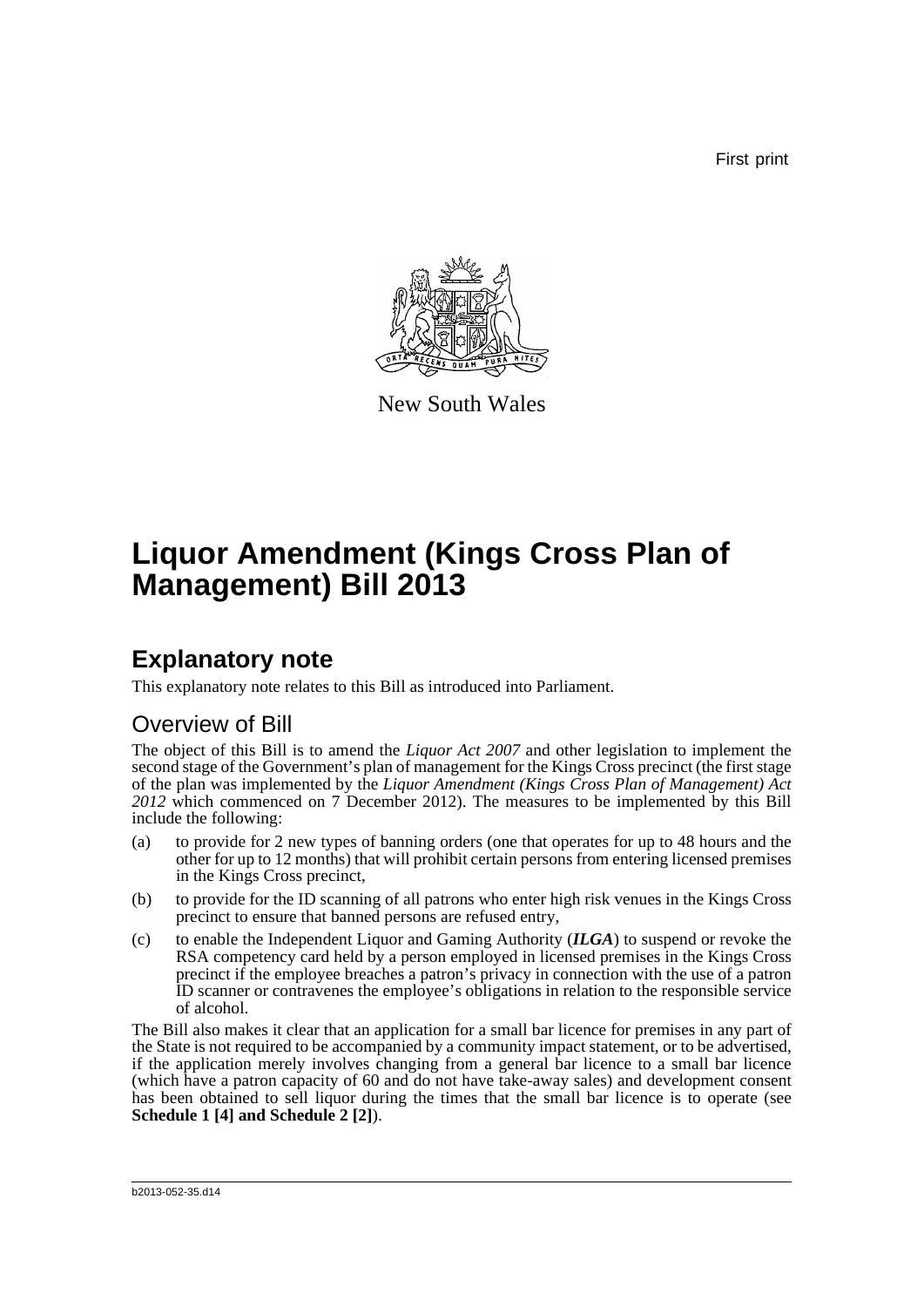## Outline of provisions

**Clause 1** sets out the name (also called the short title) of the proposed Act.

**Clause 2** provides for the commencement of the proposed Act on a day or days to be appointed by proclamation.

### **Schedule 1 Amendment of Liquor Act 2007**

**Schedule 1 [7]** inserts the following provisions that will apply in relation to licensed premises in the Kings Cross precinct.

- Proposed section 116AA contains new definitions, including *high risk venue* which generally means a late trading venue in the Kings Cross precinct with a patron capacity of more than 120 persons. The Director-General, with the concurrence of the Commissioner of Police, will also be able to designate other licensed premises in the Kings Cross precinct as high risk venues. High risk venues will, as part of the Kings Cross plan of management, be required to scan patrons for their identification details (see proposed section 116AC). The decision of the Director-General to designate licensed premises as a high risk venue will be reviewable by ILGA (see **Schedule 3** which amends the *Gaming and Liquor Administration Act 2007*).
- Proposed section 116AB provides for the approval and operation of an integrated database system (the *Kings Cross precinct ID scanner system*). The system will comprise the identification details of persons who are subject to temporary or long-term banning orders, the information scanned and recorded by patron ID scanners at high risk venues and associated equipment (including the patron ID scanners linked to the system). The approval of a person or body to operate the system is subject to conditions, including conditions relating to privacy protection.
- Proposed section 116AC imposes special licence conditions for high risk venues. Patrons must have their photo IDs scanned before they enter and a patron must be refused entry if the patron chooses not to produce a photo ID or is the subject of a temporary or long-term banning order. The privacy of patrons must also be protected. It will also be an offence to produce a false ID in order to gain entry to a high risk venue.
- Proposed section 116AD provides for police officers to issue temporary banning orders to persons who have refused or failed to comply with a move-on direction, have failed to leave licensed premises when requested to do so or have attempted to re-enter licensed premises after being evicted. A temporary banning order will prohibit the subject person from entering any licensed premises in the Kings Cross precinct (other than licensed restaurants that do not trade past midnight) for a period of up to 48 hours.
- Proposed section 116AE provides for ILGA to make long-term banning orders in respect of persons who have committed a serious indictable offence involving alcohol-related violence or who have been given 3 temporary banning orders over a 12-month period. A long-term banning order will have the same effect as a temporary banning order except that it may operate for a period of up to 12 months.
- Proposed section 116AF provides that ILGA's decision to make a long-term banning order will be reviewable by the Administrative Decisions Tribunal.

**Schedule 1 [8] and [9]** enable the regulations to impose licence conditions requiring licensees for high risk venues in the Kings Cross precinct to appoint persons to be present in the venue during certain periods (such as "high-risk" periods) and to assume responsibility for the premises during such periods. **Schedule 1 [1]–[3], [5] and [6]** are consequential amendments.

**Schedule 1 [10]** provides that the breach of licence conditions imposed in respect of licensed premises in the Kings Cross precinct will be an offence that counts as a strike for the purposes of the 3 strikes disciplinary scheme under the *Liquor Act 2007*.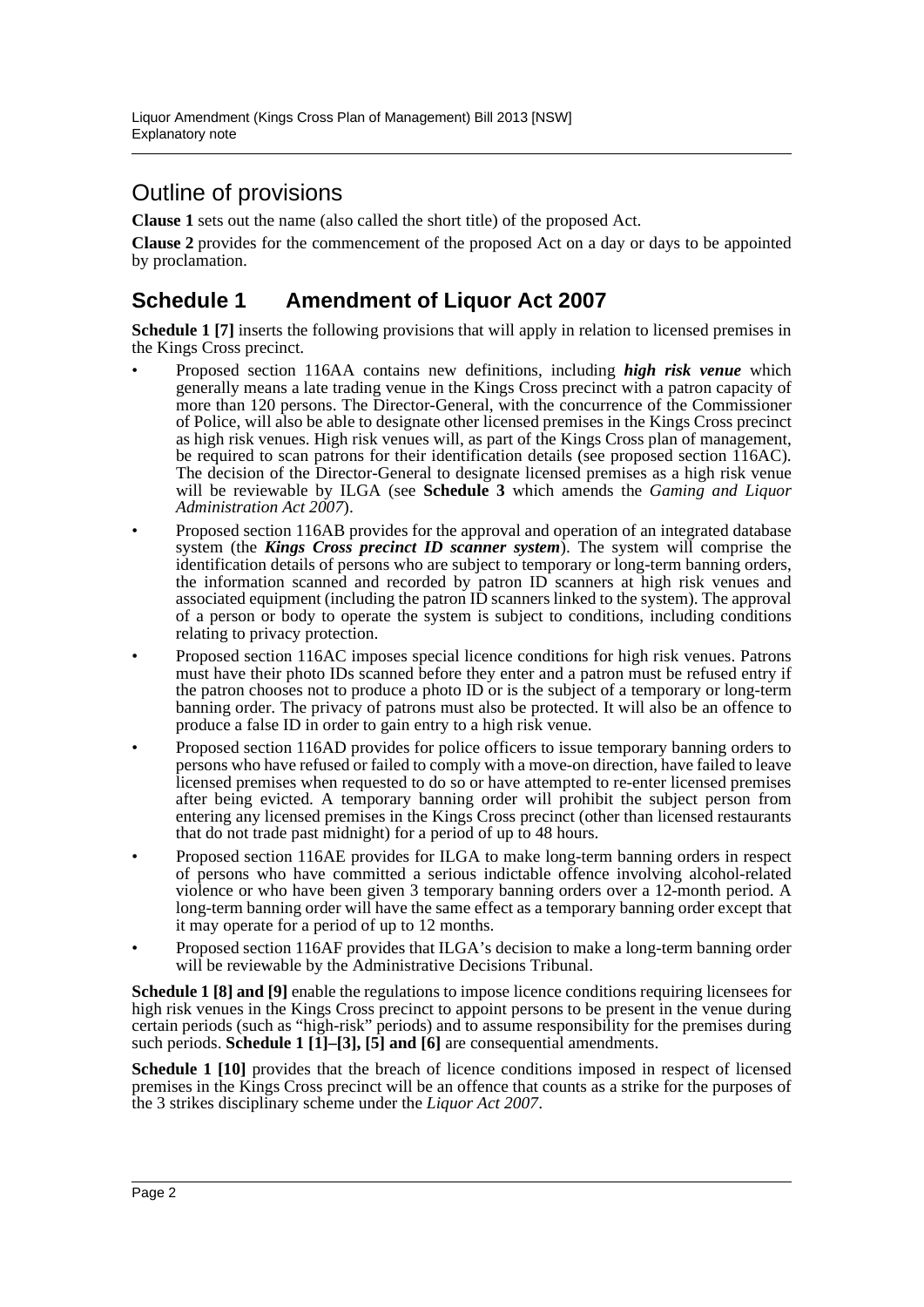**Schedule 1 [11]** enables certain allegations relating to the status of persons as staff members or managers of licensed premises in the Kings Cross precinct to be evidence in proceedings of the truth of the allegation.

**Schedule 1 [12]** enables regulations to be made in relation to the Kings Cross precinct ID scanner system and the use of patron ID scanners.

**Schedule 1 [13]** provides for a review of the operation of the Kings Cross precinct ID scanner system after 12 months from the commencement of the proposed Act.

### **Schedule 2 Amendment of Liquor Regulation 2008**

**Schedule 2 [6]** will enable ILGA to suspend or revoke the RSA competency card held by a person employed in a Kings Cross venue, or disqualify the person from holding such a card, if the person breaches his or her obligations in relation to the responsible service of alcohol or the use of patron ID scanners. The decision to suspend or revoke a person's RSA competency card, or to disqualify a person from holding such a card, will be reviewable by the ADT. A person will be prohibited from working on licensed premises in any part of the State during any period of suspension or disqualification. **Schedule 2 [4]** is a consequential amendment.

**Schedule 2 [7] and [8]** will require all licensees and staff members of licensed premises in the Kings Cross precinct who use a patron ID scanner on the premises to hold a RSA competency card indicating the successful completion of an approved privacy course. **Schedule 2 [1] and [3]** are consequential amendments. **Schedule 2 [5]** provides that a fee of \$30 is payable for including a privacy endorsement on a person's RSA competency card.

**Schedule 2 [10]** requires licensees to display signage relating to the hours of operation of licensed premises in the Kings Cross precinct.

**Schedule 2 [11]–[14]** provide that alcohol sales data in relation to licensed premises in the Kings Cross precinct must be recorded by licensees on a quarterly basis. **Schedule 2 [9]** is a consequential amendment.

**Schedule 2 [15]** provides that the only information that may be recorded by a patron ID scanner in a high risk venue is the identification details of a person and the photograph appearing on the person's photo ID.

**Schedule 2 [16] and [17]** provide for certain offences created under the proposed Act to be dealt with by way of a penalty notice.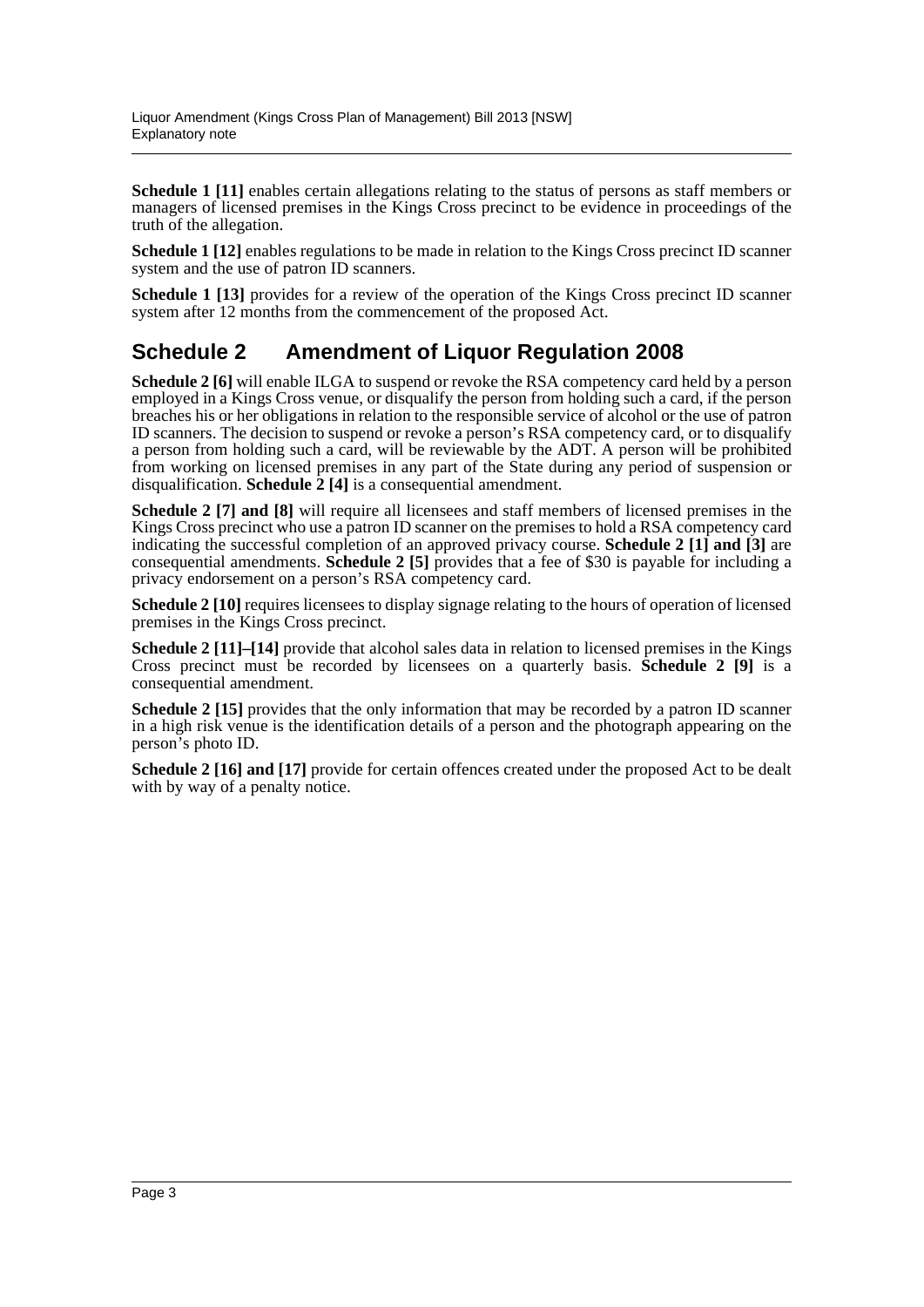First print



New South Wales

# **Liquor Amendment (Kings Cross Plan of Management) Bill 2013**

## **Contents**

|            |                                                              | Page |
|------------|--------------------------------------------------------------|------|
|            | Name of Act                                                  | 2    |
|            | Commencement                                                 | 2    |
|            | Schedule 1 Amendment of Liquor Act 2007 No 90                | 3    |
| Schedule 2 | Amendment of Liquor Regulation 2008                          | 10   |
| Schedule 3 | Amendment of Gaming and Liquor Administration Act 2007 No 91 | 15   |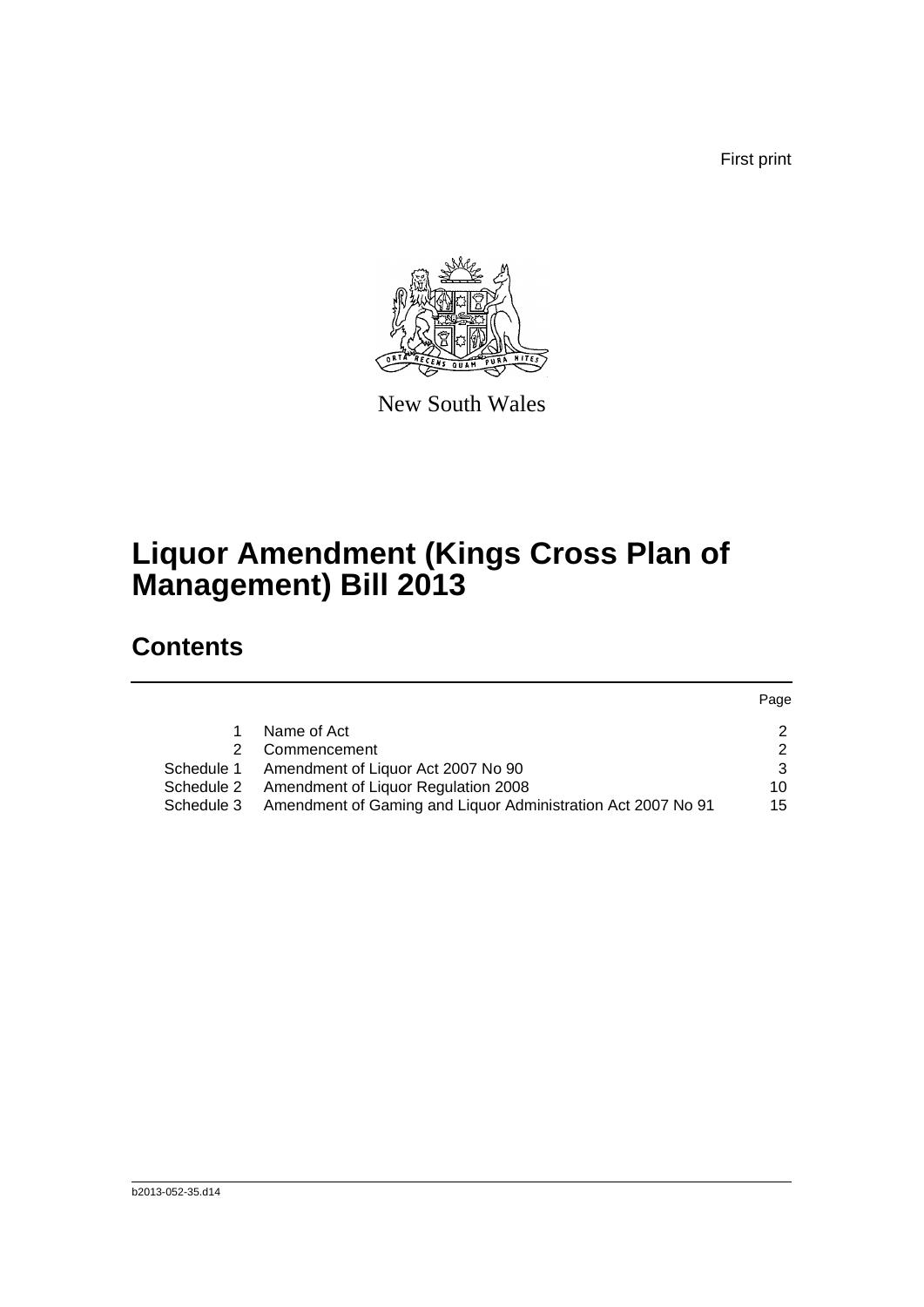

New South Wales

# **Liquor Amendment (Kings Cross Plan of Management) Bill 2013**

No , 2013

#### **A Bill for**

An Act to amend the *Liquor Act 2007* and the *Liquor Regulation 2008* to implement the second stage of a plan of management in relation to the Kings Cross precinct; and for other purposes.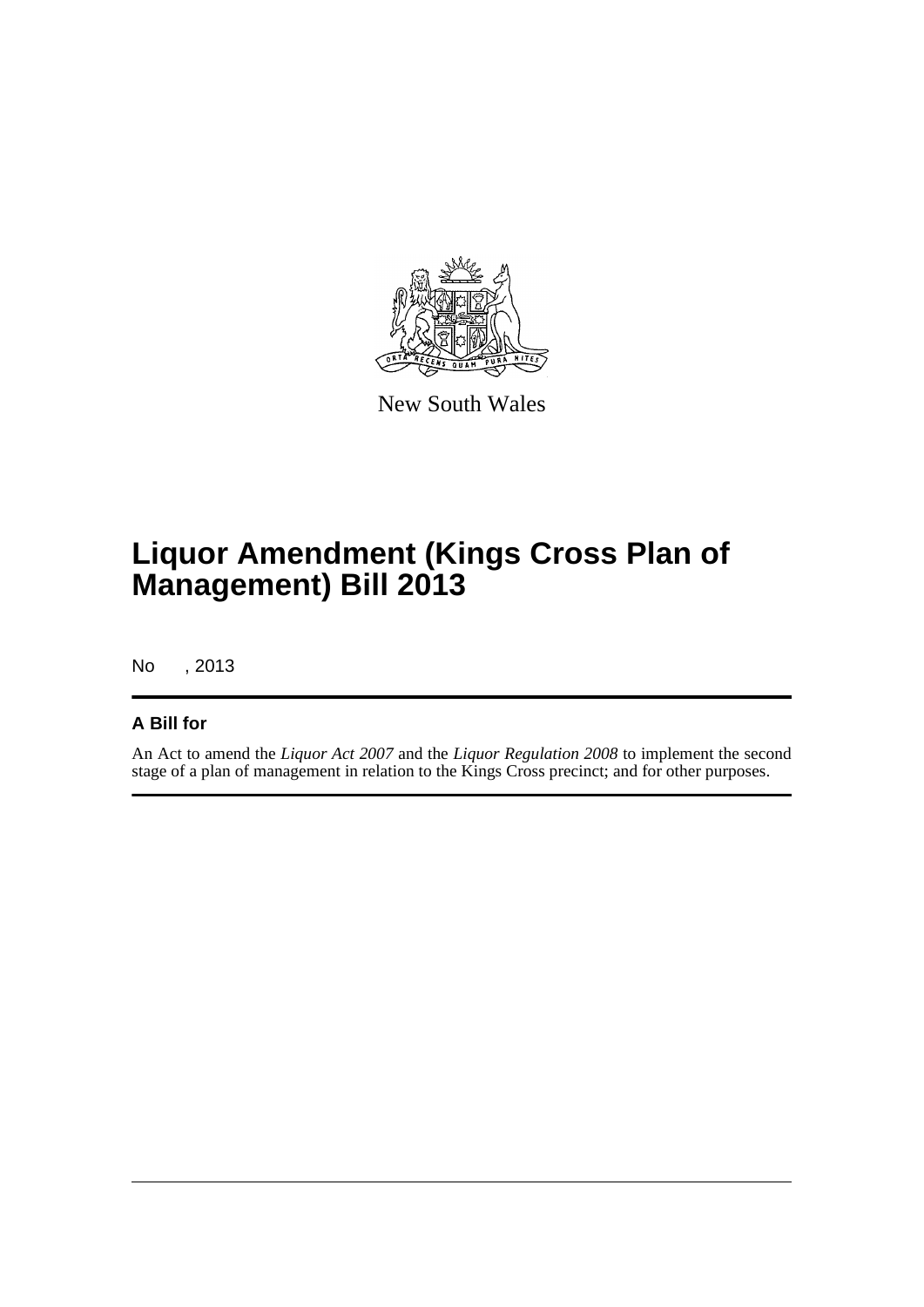Liquor Amendment (Kings Cross Plan of Management) Bill 2013 [NSW]

<span id="page-5-1"></span><span id="page-5-0"></span>

| The Legislature of New South Wales enacts:                                  |                |
|-----------------------------------------------------------------------------|----------------|
| Name of Act                                                                 | 2              |
| This Act is the Liquor Amendment (Kings Cross Plan of Management) Act 2013. | 3              |
| <b>Commencement</b>                                                         | $\overline{4}$ |
| This Act commences on a day or days to be appointed by proclamation.        | 5              |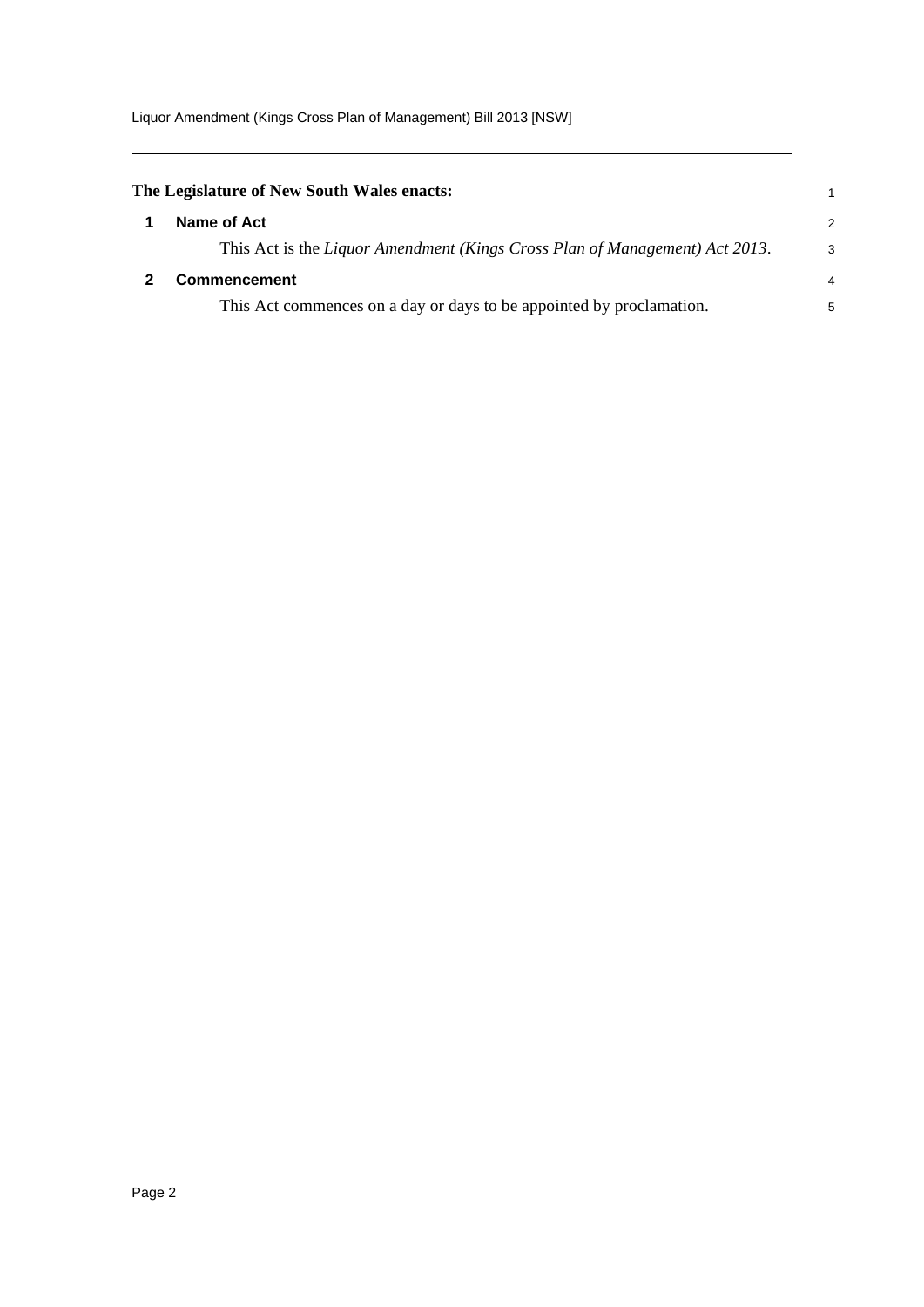<span id="page-6-0"></span>

|       | <b>Schedule 1</b>                      |                                                                                                   |            | <b>Amendment of Liquor Act 2007 No 90</b>                                                                                                                                                                                                                                                | $\mathbf{1}$           |  |  |  |
|-------|----------------------------------------|---------------------------------------------------------------------------------------------------|------------|------------------------------------------------------------------------------------------------------------------------------------------------------------------------------------------------------------------------------------------------------------------------------------------|------------------------|--|--|--|
| [1]   |                                        | <b>Section 4 Definitions</b>                                                                      |            |                                                                                                                                                                                                                                                                                          | $\overline{c}$         |  |  |  |
|       |                                        | Insert "any of the following" after "means" in the definition of <i>manager</i> in section 4 (1). |            |                                                                                                                                                                                                                                                                                          |                        |  |  |  |
| [2]   | Section 4 (1), definition of "manager" |                                                                                                   |            |                                                                                                                                                                                                                                                                                          |                        |  |  |  |
|       |                                        | Omit "or" from paragraph (a).                                                                     |            |                                                                                                                                                                                                                                                                                          |                        |  |  |  |
| $[3]$ |                                        |                                                                                                   |            | Section 4 (1), definition of "manager"                                                                                                                                                                                                                                                   | 6                      |  |  |  |
|       |                                        |                                                                                                   |            | Insert after paragraph (b):                                                                                                                                                                                                                                                              | $\overline{7}$         |  |  |  |
|       |                                        |                                                                                                   | (c)        | in the case of a high risk venue within the meaning of section 116AA—<br>a person appointed by the licensee, in accordance with licence<br>conditions imposed by the regulations under section 116A, to be present<br>in the venue in accordance with those conditions.                  | 8<br>$9\,$<br>10<br>11 |  |  |  |
| [4]   |                                        |                                                                                                   |            | <b>Section 48 Community impact</b>                                                                                                                                                                                                                                                       | 12                     |  |  |  |
|       |                                        |                                                                                                   |            | Insert after section 48 (3B):                                                                                                                                                                                                                                                            | 13                     |  |  |  |
|       |                                        | (3C)                                                                                              |            | An application (other than an application under clause 39 of Schedule 1) for a<br>small bar licence is not, despite subsection (3), required to be accompanied by<br>a community impact statement if:                                                                                    | 14<br>15<br>16         |  |  |  |
|       |                                        |                                                                                                   | (a)        | the application relates to the same premises as the premises to which a<br>general bar licence relates, and                                                                                                                                                                              | 17<br>18               |  |  |  |
|       |                                        |                                                                                                   | (b)        | development consent has been obtained under the <i>Environmental</i><br>Planning and Assessment Act 1979 to sell liquor during the times to<br>which the application relates and those times are specified in the<br>development consent.                                                | 19<br>20<br>21<br>22   |  |  |  |
| [5]   |                                        |                                                                                                   |            | Section 91 Responsibilities and liabilities in relation to licensed premises                                                                                                                                                                                                             | 23                     |  |  |  |
|       |                                        |                                                                                                   |            | Insert after section 91 $(1)$ :                                                                                                                                                                                                                                                          | 24                     |  |  |  |
|       |                                        | (1A)                                                                                              |            | An approved manager (as referred to in section $116A(2)(i)$ ) is responsible for<br>the personal supervision and management of the conduct of the business of the<br>licensed premises under the licence at the times the manager is required to be<br>present on the licensed premises. | 25<br>26<br>27<br>28   |  |  |  |
| [6]   |                                        | <b>Section 91 (2)</b>                                                                             |            |                                                                                                                                                                                                                                                                                          | 29                     |  |  |  |
|       |                                        |                                                                                                   |            | Insert "or $(1A)$ " after "subsection $(1)$ ".                                                                                                                                                                                                                                           | 30                     |  |  |  |
| [7]   |                                        |                                                                                                   |            | Sections 116AA-116AF                                                                                                                                                                                                                                                                     | 31                     |  |  |  |
|       |                                        |                                                                                                   |            | Insert before section 116A:                                                                                                                                                                                                                                                              | 32                     |  |  |  |
|       | <b>116AA</b>                           | Interpretation                                                                                    |            |                                                                                                                                                                                                                                                                                          | 33                     |  |  |  |
|       |                                        | (1)                                                                                               |            | In this Division:                                                                                                                                                                                                                                                                        | 34                     |  |  |  |
|       |                                        |                                                                                                   | system.    | <i>approved system provider</i> means the person or body approved for the time<br>being by the Director-General to operate the Kings Cross precinct ID scanner                                                                                                                           | 35<br>36<br>37         |  |  |  |
|       |                                        |                                                                                                   |            | high risk venue—see subsection $(2)$ .                                                                                                                                                                                                                                                   | 38                     |  |  |  |
|       |                                        |                                                                                                   |            | <i>identification details</i> of a person means:                                                                                                                                                                                                                                         | 39                     |  |  |  |
|       |                                        |                                                                                                   | (a)<br>(b) | the person's name, and<br>the person's date of birth, or the person's residential address, or both.                                                                                                                                                                                      | 40                     |  |  |  |
|       |                                        |                                                                                                   |            |                                                                                                                                                                                                                                                                                          | 41                     |  |  |  |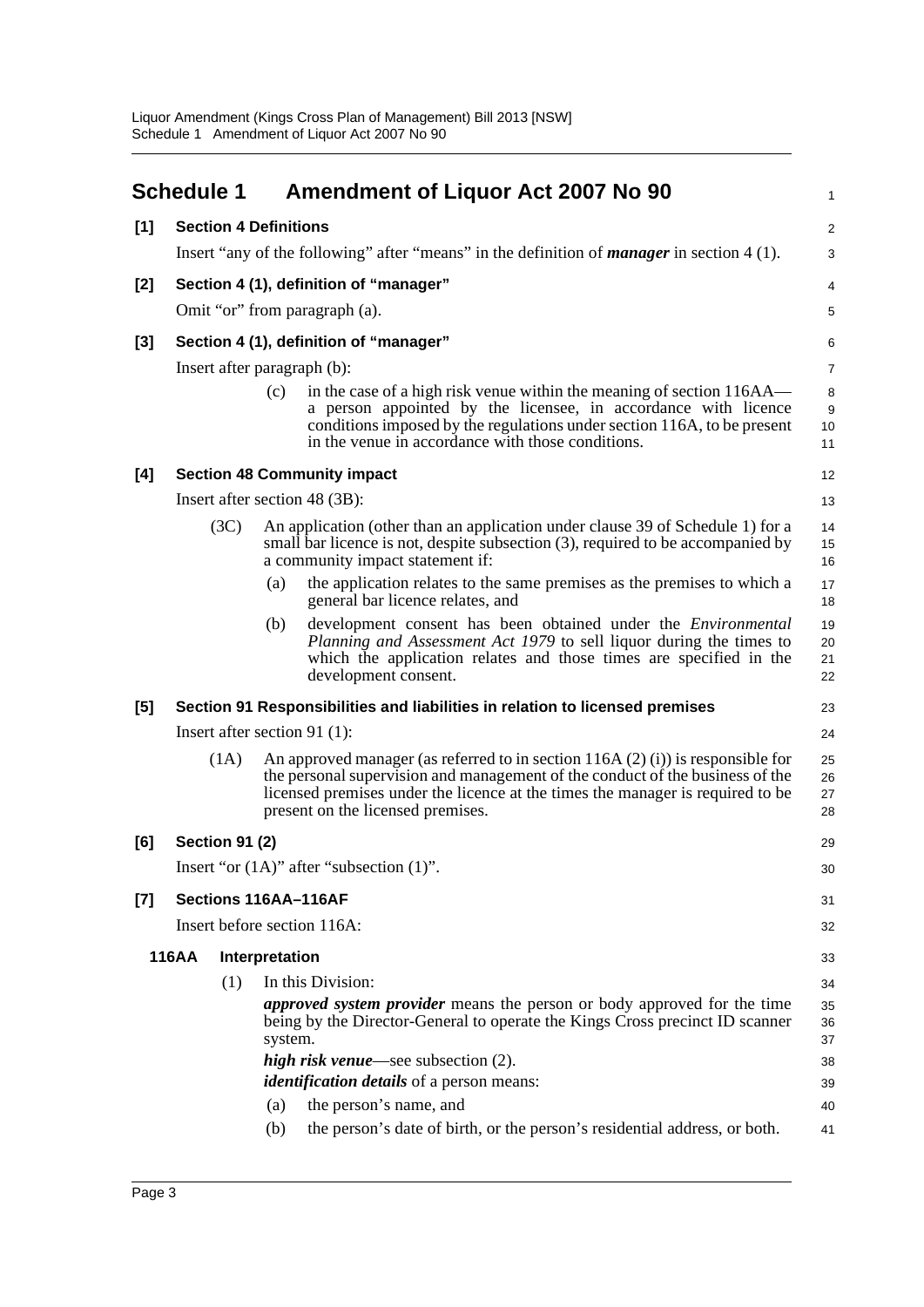|     |                                                                                                                                                                                                                                                                                                                                                                                                      | <b>Kings Cross precinct ID scanner system—see section 116AB.</b>                                                                                                                                                                                                                                                                                                                                                                                                                                                                   | 1                                      |  |  |
|-----|------------------------------------------------------------------------------------------------------------------------------------------------------------------------------------------------------------------------------------------------------------------------------------------------------------------------------------------------------------------------------------------------------|------------------------------------------------------------------------------------------------------------------------------------------------------------------------------------------------------------------------------------------------------------------------------------------------------------------------------------------------------------------------------------------------------------------------------------------------------------------------------------------------------------------------------------|----------------------------------------|--|--|
|     |                                                                                                                                                                                                                                                                                                                                                                                                      | long-term banning order means an order under section 116AE.                                                                                                                                                                                                                                                                                                                                                                                                                                                                        | $\overline{\mathbf{c}}$                |  |  |
|     |                                                                                                                                                                                                                                                                                                                                                                                                      | <i>patron ID scanner</i> means a device that:                                                                                                                                                                                                                                                                                                                                                                                                                                                                                      | 3                                      |  |  |
|     | (a)                                                                                                                                                                                                                                                                                                                                                                                                  | is capable of scanning and recording a person's identification details,<br>and                                                                                                                                                                                                                                                                                                                                                                                                                                                     | $\overline{4}$<br>5                    |  |  |
|     | (b)                                                                                                                                                                                                                                                                                                                                                                                                  | is linked to the Kings Cross precinct ID scanner system.                                                                                                                                                                                                                                                                                                                                                                                                                                                                           | 6                                      |  |  |
|     |                                                                                                                                                                                                                                                                                                                                                                                                      | <i>relevant licensed premises</i> means any licensed premises situated in the Kings<br>Cross precinct, but does not include a licensed restaurant that is not authorised<br>to trade after midnight on any day of the week unless it is a high risk venue.                                                                                                                                                                                                                                                                         | $\overline{7}$<br>8<br>9               |  |  |
|     |                                                                                                                                                                                                                                                                                                                                                                                                      | <i>temporary banning order</i> means an order under section 116AD.                                                                                                                                                                                                                                                                                                                                                                                                                                                                 | 10                                     |  |  |
| (2) |                                                                                                                                                                                                                                                                                                                                                                                                      | A high risk venue is a venue situated in the Kings Cross precinct comprising:                                                                                                                                                                                                                                                                                                                                                                                                                                                      | 11                                     |  |  |
|     | (a)                                                                                                                                                                                                                                                                                                                                                                                                  | licensed premises:                                                                                                                                                                                                                                                                                                                                                                                                                                                                                                                 | 12 <sup>2</sup>                        |  |  |
|     |                                                                                                                                                                                                                                                                                                                                                                                                      | on which liquor may be sold for consumption on the premises,<br>(i)<br>and                                                                                                                                                                                                                                                                                                                                                                                                                                                         | 13<br>14                               |  |  |
|     |                                                                                                                                                                                                                                                                                                                                                                                                      | that are authorised to trade after midnight at least once a week on<br>(ii)<br>a regular basis, and                                                                                                                                                                                                                                                                                                                                                                                                                                | 15<br>16                               |  |  |
|     |                                                                                                                                                                                                                                                                                                                                                                                                      | (iii)<br>that have a patron capacity (as determined<br>by<br>the<br>Director-General) of more than 120 patrons, or                                                                                                                                                                                                                                                                                                                                                                                                                 | 17<br>18                               |  |  |
|     | (b)                                                                                                                                                                                                                                                                                                                                                                                                  | licensed premises specified by, or of a class specified by, the<br>regulations, or                                                                                                                                                                                                                                                                                                                                                                                                                                                 | 19<br>20                               |  |  |
|     | (c)                                                                                                                                                                                                                                                                                                                                                                                                  | licensed premises that are designated by the Director-General under<br>subsection (4).                                                                                                                                                                                                                                                                                                                                                                                                                                             | 21<br>22                               |  |  |
| (3) |                                                                                                                                                                                                                                                                                                                                                                                                      | The regulations may create exceptions to subsection $(2)$ $(a)$ .                                                                                                                                                                                                                                                                                                                                                                                                                                                                  | 23                                     |  |  |
| (4) | The Director-General may, with the concurrence of the Commissioner of<br>Police, designate any specified licensed premises (or licensed premises of a<br>specified class) in the Kings Cross precinct as a high risk venue if the<br>Director-General is satisfied that there is a significant degree of<br>alcohol-related violence or other anti-social behaviour associated with the<br>premises. |                                                                                                                                                                                                                                                                                                                                                                                                                                                                                                                                    |                                        |  |  |
| (5) |                                                                                                                                                                                                                                                                                                                                                                                                      | The designation of licensed premises as a high risk venue is to be made by<br>order in writing given to the licensee. Any such order takes effect on the date<br>specified in the order (being a date that is not earlier than 6 weeks from the date<br>the order is given).<br>Note. The decision of the Director-General to designate licensed premises as a high<br>risk venue is reviewable by the Independent Liquor and Gaming Authority under the<br>Gaming and Liquor Administration Act 2007-see section 36A of that Act. | 30<br>31<br>32<br>33<br>34<br>35<br>36 |  |  |
|     |                                                                                                                                                                                                                                                                                                                                                                                                      | Kings Cross precinct ID scanner system                                                                                                                                                                                                                                                                                                                                                                                                                                                                                             | 37                                     |  |  |
| (1) |                                                                                                                                                                                                                                                                                                                                                                                                      | The Kings Cross precinct ID scanner system is an integrated database system                                                                                                                                                                                                                                                                                                                                                                                                                                                        | 38                                     |  |  |
|     |                                                                                                                                                                                                                                                                                                                                                                                                      | that is approved by the Director-General and that consists of the following:                                                                                                                                                                                                                                                                                                                                                                                                                                                       | 39                                     |  |  |
|     | (a)                                                                                                                                                                                                                                                                                                                                                                                                  | the identification details of those persons who are the subject of a<br>temporary or long-term banning order (together with the period for<br>which any such order is in force),                                                                                                                                                                                                                                                                                                                                                   | 40<br>41<br>42                         |  |  |
|     | (b)                                                                                                                                                                                                                                                                                                                                                                                                  | any information that has been scanned and recorded by patron ID<br>scanners operating in high risk venues,                                                                                                                                                                                                                                                                                                                                                                                                                         | 43<br>44                               |  |  |
|     | (c)                                                                                                                                                                                                                                                                                                                                                                                                  | any associated equipment (including the patron ID scanners linked to<br>the system).                                                                                                                                                                                                                                                                                                                                                                                                                                               | 45<br>46                               |  |  |
| (2) |                                                                                                                                                                                                                                                                                                                                                                                                      | The Director-General may, with the concurrence of the Commissioner of<br>Police, approve a person or body to operate the Kings Cross precinct ID                                                                                                                                                                                                                                                                                                                                                                                   | 47<br>48                               |  |  |

**116AB**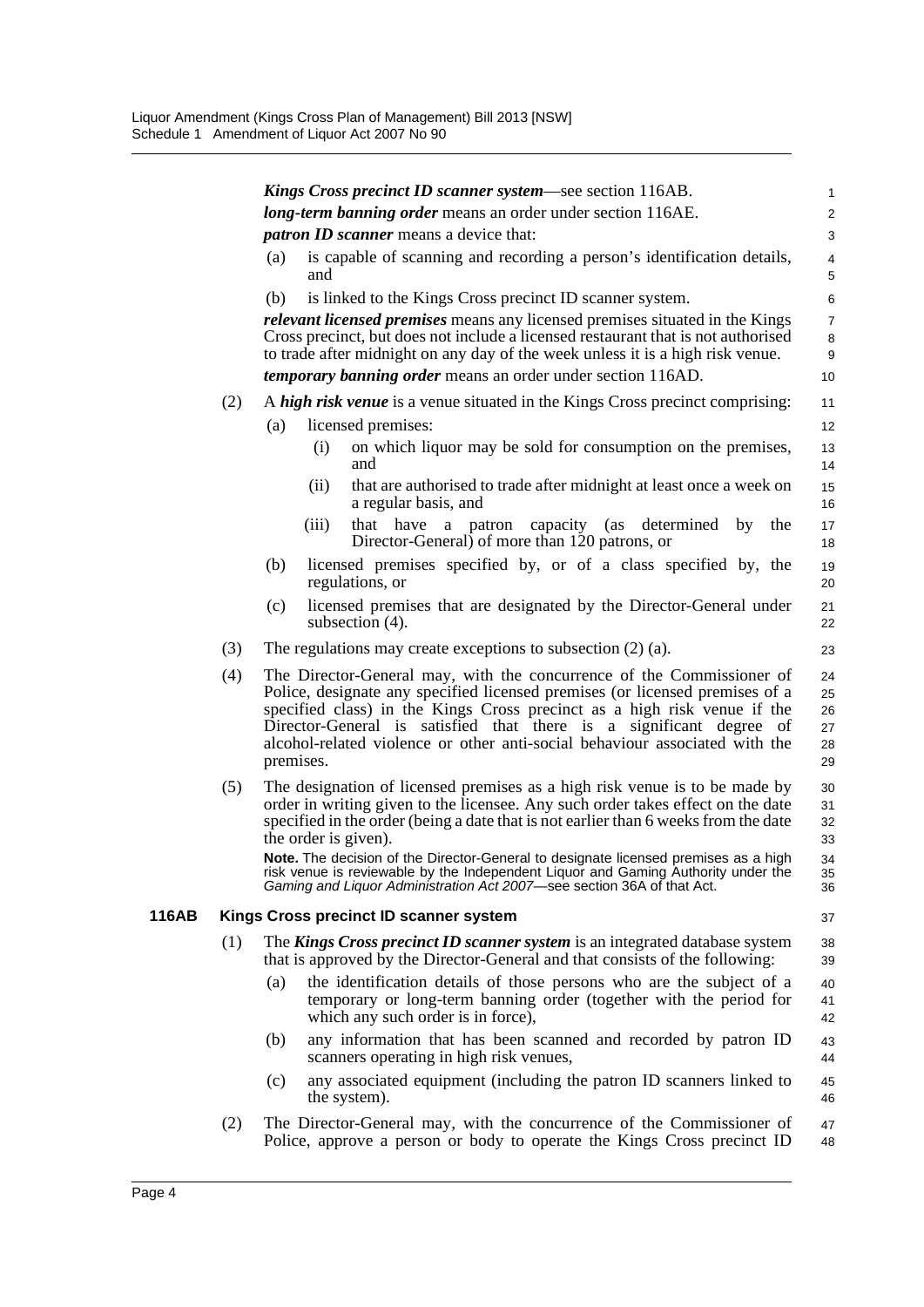scanner system. A person or body may not be approved if the person or body is a close associate of a licensee or has any interest, whether financial or otherwise, in the business carried on under a licence.

32 33 34

47

| (3) | The approval of a person or body to operate the system is subject to such    |
|-----|------------------------------------------------------------------------------|
|     | conditions as the Director-General considers appropriate (including          |
|     | conditions relating to the disposal and retention of information held in the |
|     | system) and may be revoked at any time by the Director-General. The          |
|     | conditions of approval may be varied at any time by the Director-General.    |

- (4) Without limiting subsection (3), the conditions of any such approval are taken to include the following:
	- (a) any information held in the system must not be transferred to any place outside of Australia except New Zealand,
	- (b) information must not be held in the system for more than 30 days after it is collected except:
		- (i) in the case of information relating to a person who is the subject of a long-term banning order (in which case the information may be held in the system for the period that the order is in force), or 15 16 17
		- (ii) in such other cases as may be authorised by the Director-General at the request of the Commissioner of Police,
	- (c) if the approved system provider is not an organisation within the meaning of the *Privacy Act 1988* of the Commonwealth—the provider must ensure that the provider is treated as an organisation for the purposes of that Act,
	- (d) the approved system provider must comply with the requirements of the *Privacy Act 1988* of the Commonwealth with respect to the protection of any personal information held by the provider,
	- (e) the approved system provider must comply with a request by the Commissioner of Police to dispose of any information held by the provider,
	- (f) if the Kings Cross precinct ID scanner system fails for any reason, the approved system provider must: 30 31
		- (i) immediately notify the local police, and
		- (ii) comply with a contingency protocol, as approved by the Director-General, for ID scanner system failure.

#### **116AC High risk venues—licence conditions relating to ID scanning**

#### (1) **Patron photo IDs to be scanned**

The licence for a high risk venue is subject to the following conditions:

- (a) a person must not be permitted to enter the venue as a patron unless:
	- (i) the person produces to a staff member a form of identification containing a photograph of the person and the person's identification details (*photo ID*), and
	- (ii) the photo ID is scanned by a staff member using a patron ID scanner,
- (b) a person must be refused admission to the venue as a patron if the person:
	- (i) chooses not to produce his or her photo ID to a staff member, or 46
	- (ii) is subject to a temporary or long-term banning order,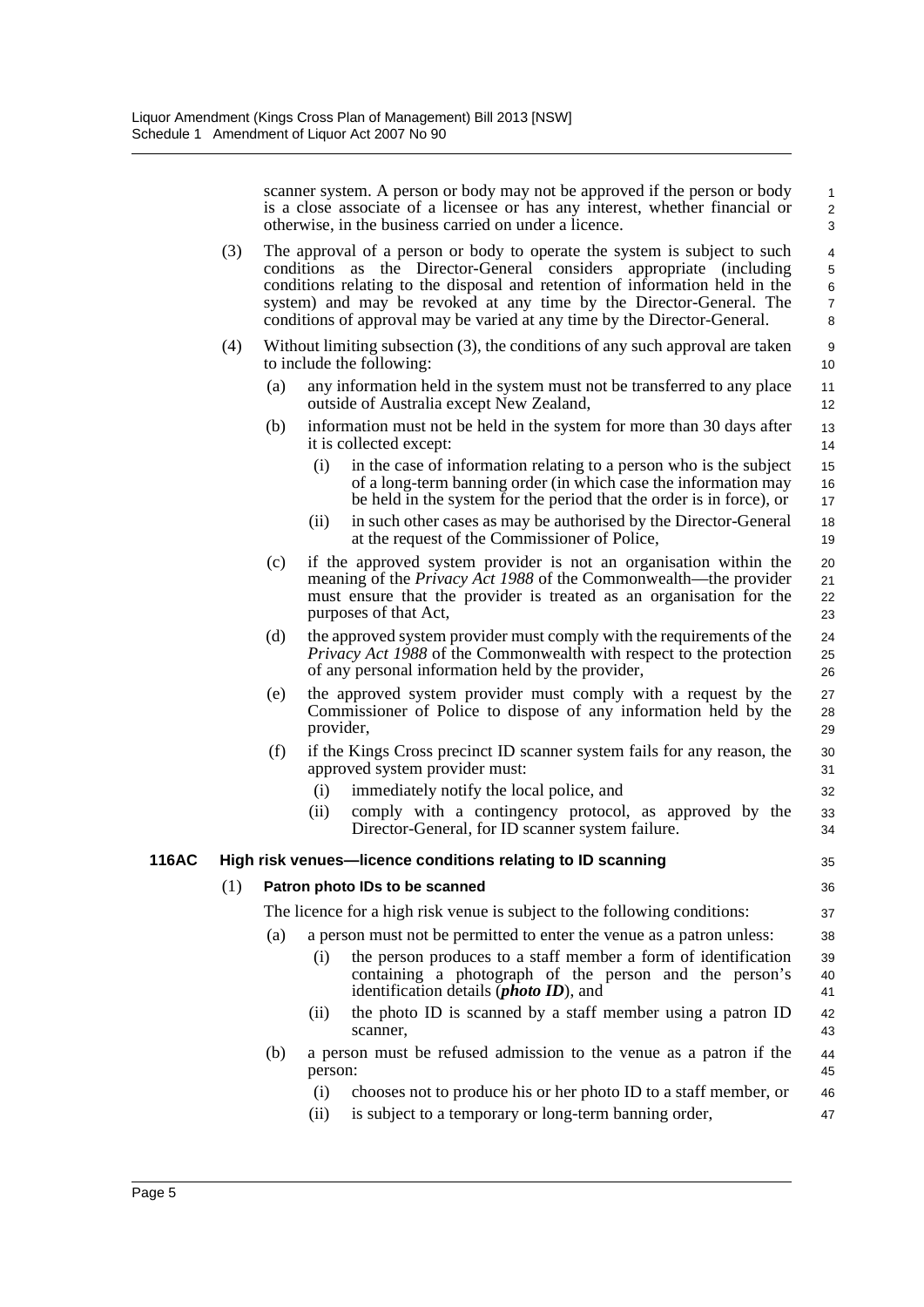|     | (c)                       | the use of a patron ID scanner as required by this section (including the<br>procedures for scanning and the time of use) must comply with such<br>requirements as are approved by the Director-General and notified to<br>the licensee,                                                      | 1<br>$\overline{\mathbf{c}}$<br>3<br>4 |  |  |  |
|-----|---------------------------|-----------------------------------------------------------------------------------------------------------------------------------------------------------------------------------------------------------------------------------------------------------------------------------------------|----------------------------------------|--|--|--|
|     | (d)                       | only patron ID scanners of a type approved by the Director-General<br>may be used in the venue for the purposes of this section,                                                                                                                                                              | 5<br>6                                 |  |  |  |
|     | (e)                       | a patron ID scanner may only be used to record information of the kind<br>prescribed by the regulations,                                                                                                                                                                                      | 7<br>8                                 |  |  |  |
|     | (f)                       | if any patron ID scanner used in the venue fails for any reason, the<br>licensee must:<br>(i)<br>immediately notify the local police, and                                                                                                                                                     | 9<br>10<br>11                          |  |  |  |
|     |                           | (ii)<br>comply with a contingency protocol, as approved by the<br>Director-General, for patron ID scanner failure.                                                                                                                                                                            | 12<br>13                               |  |  |  |
| (2) |                           | Subsection $(1)$ $(a)$ $(ii)$ does not require a person to be refused permission to<br>enter a high risk venue if, at that time, each patron ID scanner in the venue is<br>not working because of scanner or system failure.                                                                  | 14<br>15<br>16                         |  |  |  |
| (3) |                           | Producing false ID to enter high risk venue                                                                                                                                                                                                                                                   | 17                                     |  |  |  |
|     | person.                   | A person who produces any document purporting to contain the person's<br>identification details in order to gain entry to a high risk venue is guilty of an<br>offence if the document is false in a material particular in relation to the                                                   | 18<br>19<br>20<br>21                   |  |  |  |
|     |                           | Maximum penalty: 50 penalty units.                                                                                                                                                                                                                                                            | 22                                     |  |  |  |
| (4) | <b>Privacy protection</b> |                                                                                                                                                                                                                                                                                               |                                        |  |  |  |
|     |                           | It is a condition of the licence for a high risk venue that the licensee must:                                                                                                                                                                                                                | 24                                     |  |  |  |
|     | (a)                       | if the licensee is not an organisation within the meaning of the <i>Privacy</i><br>Act 1988 of the Commonwealth—ensure that the licensee is treated as<br>an organisation for the purposes of that Act, and                                                                                   | 25<br>26<br>27                         |  |  |  |
|     | (b)                       | comply with the requirements of that Act with respect to the protection<br>of any personal information recorded by a patron ID scanner operating<br>in the venue.                                                                                                                             | 28<br>29<br>30                         |  |  |  |
| (5) |                           | It is also a condition of the licence for a high risk venue that the licensee:                                                                                                                                                                                                                | 31                                     |  |  |  |
|     | (a)                       | prepares and implements a privacy management plan relating to the use<br>of patron ID scanners in the venue, and                                                                                                                                                                              | 32<br>33                               |  |  |  |
|     | (b)                       | prepares and implements a privacy policy containing information for<br>patrons about the use of patron ID scanners in the venue and the<br>procedures for ensuring that the privacy of patrons is protected and for<br>making complaints about breaches of privacy, and                       | 34<br>35<br>36<br>37                   |  |  |  |
|     | (c)                       | ensures that the privacy policy for the venue is made available for<br>inspection by any person who requests to see it, and                                                                                                                                                                   | 38<br>39                               |  |  |  |
|     | (d)                       | ensures that an outline of the privacy policy is displayed at or near any<br>public entrance to the venue in a manner that enables patrons to be<br>alerted to its contents immediately before being required to produce a<br>photo ID, and                                                   | 40<br>41<br>42<br>43                   |  |  |  |
|     | (e)                       | without limiting any requirement under the <i>Privacy Act 1988</i> of the<br>Commonwealth, ensures that any written complaint by a patron about a<br>breach of privacy is, within 14 days of the complaint being made to the<br>licensee or a staff member, notified to the Director-General. | 44<br>45<br>46<br>47                   |  |  |  |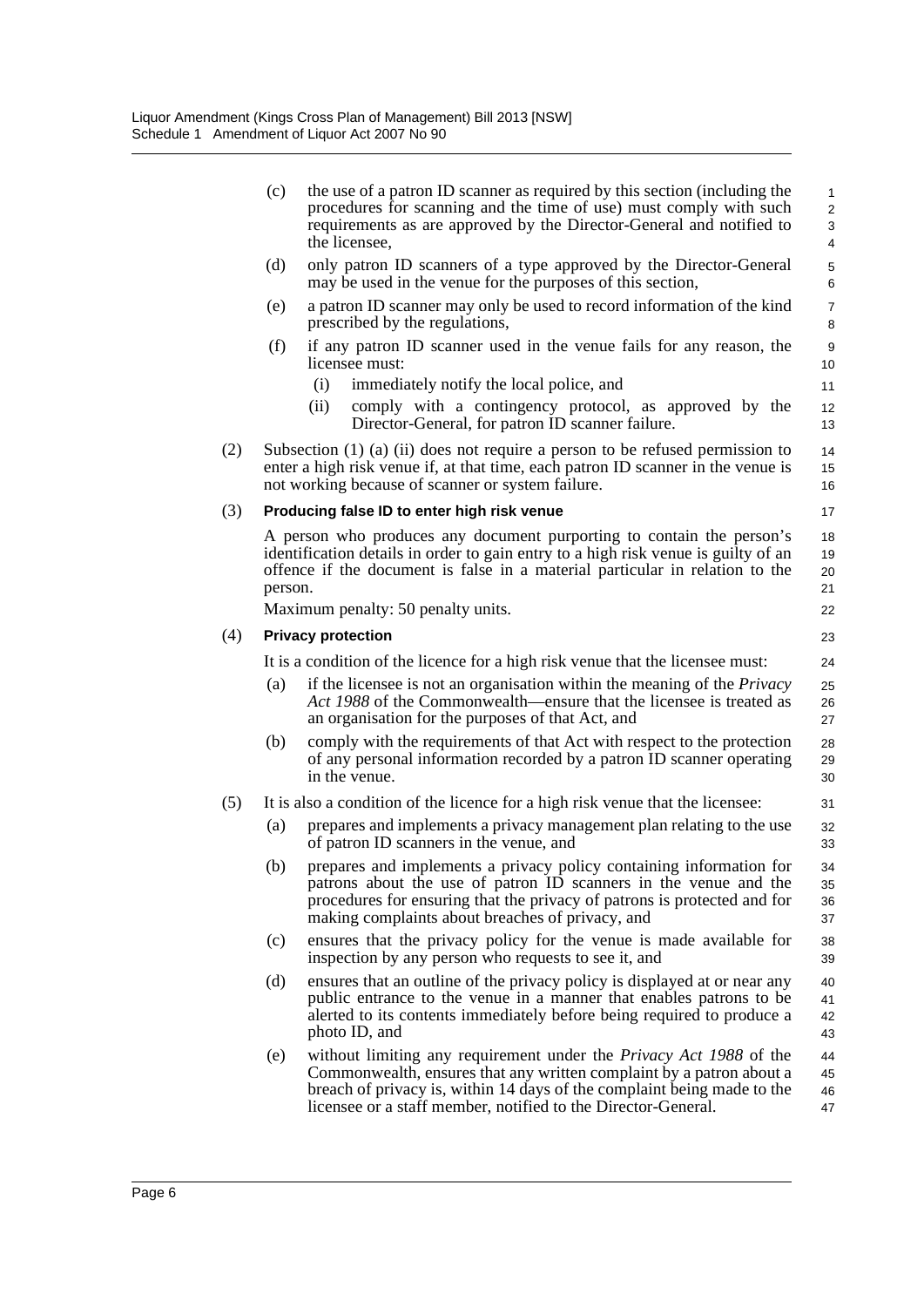|              | (6) | The privacy management plan and privacy policy required to be prepared by<br>a licensee under this section must, without limiting any requirement under the<br>Privacy Act 1988 of the Commonwealth, adopt or comply with a plan and<br>policy approved by the Kings Cross Accord (being the local liquor accord of<br>that name in force under Division 1 of Part 8) in conjunction with the relevant<br>industry association for the licensee. | 1<br>$\overline{\mathbf{c}}$<br>3<br>4<br>5<br>6 |
|--------------|-----|--------------------------------------------------------------------------------------------------------------------------------------------------------------------------------------------------------------------------------------------------------------------------------------------------------------------------------------------------------------------------------------------------------------------------------------------------|--------------------------------------------------|
| 116AD        |     | <b>Temporary banning orders—licensed premises in Kings Cross precinct</b>                                                                                                                                                                                                                                                                                                                                                                        | 7                                                |
|              | (1) | A police officer may, as soon as practicable after a person:                                                                                                                                                                                                                                                                                                                                                                                     | 8                                                |
|              |     | refuses or fails to comply with a direction under section 198 of the Law<br>(a)<br><i>Enforcement (Powers and Responsibilities) Act 2002 to leave relevant</i><br>licensed premises or a public place in the vicinity of relevant licensed<br>premises, or                                                                                                                                                                                       | 9<br>10<br>11<br>12                              |
|              |     | fails to leave relevant licensed premises after being required to do so<br>(b)<br>under section 77 (4) because the person is intoxicated, violent,<br>quarrelsome or disorderly, or                                                                                                                                                                                                                                                              | 13<br>14<br>15                                   |
|              |     | contravenes section $77$ (6) or (8) in relation to relevant licensed<br>(c)<br>premises,                                                                                                                                                                                                                                                                                                                                                         | 16<br>17                                         |
|              |     | prohibit the person, by order in writing given to the person (a <i>temporary</i><br><b>banning order</b> ), from entering or remaining on any relevant licensed premises<br>for the period (not exceeding 48 hours) specified in the order.                                                                                                                                                                                                      | 18<br>19<br>20                                   |
|              | (2) | A police officer must not give a person a temporary banning order unless the<br>officer is satisfied that the conduct of the person which resulted in the person<br>being required to leave (or being refused admission to) the licensed premises<br>or other public place concerned is likely to continue and cause a public<br>nuisance or risk to public safety.                                                                              | 21<br>22<br>23<br>24<br>25                       |
|              | (3) | A temporary banning order:                                                                                                                                                                                                                                                                                                                                                                                                                       | 26                                               |
|              |     | does not have effect unless it is given by, or given with the approval of,<br>(a)<br>a police officer of or above the rank of sergeant, and                                                                                                                                                                                                                                                                                                      | 27<br>28                                         |
|              |     | must specify the grounds on which it is given.<br>(b)                                                                                                                                                                                                                                                                                                                                                                                            | 29                                               |
|              | (4) | As soon as practicable after a person is given a temporary banning order, a<br>police officer is to provide the approved system provider with the following<br>information:                                                                                                                                                                                                                                                                      | 30<br>31<br>32                                   |
|              |     | (a)<br>the name and address of the person the subject of the order,                                                                                                                                                                                                                                                                                                                                                                              | 33                                               |
|              |     | (b)<br>the period that the order is in force.                                                                                                                                                                                                                                                                                                                                                                                                    | 34                                               |
|              | (5) | The approved system provider is required to immediately record that<br>information on the Kings Cross precinct ID scanner system.                                                                                                                                                                                                                                                                                                                | 35<br>36                                         |
|              | (6) | A person who is the subject of a temporary banning order must not enter or<br>attempt to enter or remain on any relevant licensed premises during the period<br>specified in the order.<br>Maximum penalty: 50 penalty units.                                                                                                                                                                                                                    | 37<br>38<br>39<br>40                             |
|              |     |                                                                                                                                                                                                                                                                                                                                                                                                                                                  |                                                  |
| <b>116AE</b> |     | Long-term banning orders-high risk venues                                                                                                                                                                                                                                                                                                                                                                                                        | 41                                               |
|              | (1) | The Authority may, by order in writing (a <b>long-term banning order</b> ), prohibit<br>a person from entering or remaining on any high risk venue for such period<br>(not exceeding 12 months) as is specified in the order.                                                                                                                                                                                                                    | 42<br>43<br>44                                   |
|              | (2) | A long-term banning order may only be made on application by the<br>Commissioner of Police in the manner approved by the Authority.                                                                                                                                                                                                                                                                                                              | 45<br>46                                         |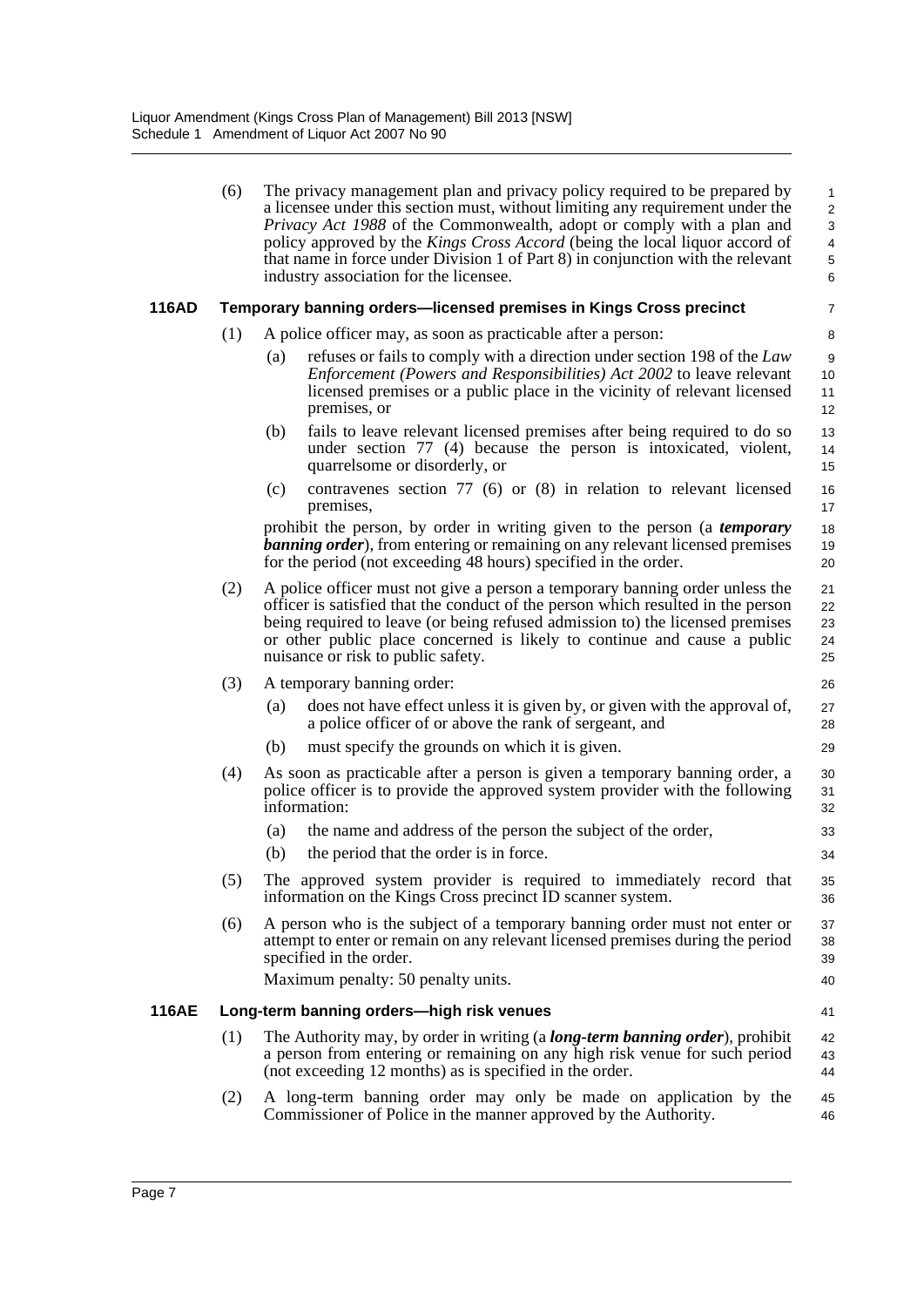|              | (3) | The Authority may make a long-term banning order only if the Authority is<br>satisfied that the person the subject of the proposed order:                                                                                                                                                                                                 | $\mathbf{1}$<br>$\sqrt{2}$                 |
|--------------|-----|-------------------------------------------------------------------------------------------------------------------------------------------------------------------------------------------------------------------------------------------------------------------------------------------------------------------------------------------|--------------------------------------------|
|              |     | has been charged with, or found guilty of, a serious indictable offence<br>(a)<br>involving alcohol-related violence (whether or not the offence was<br>committed in the Kings Cross precinct), or                                                                                                                                        | $\sqrt{3}$<br>$\overline{\mathbf{4}}$<br>5 |
|              |     | has been given 3 temporary banning orders during a period of 12<br>(b)<br>consecutive months.                                                                                                                                                                                                                                             | $\,6$<br>$\overline{7}$                    |
|              | (4) | The Authority may not make a long-term banning order unless the person the<br>subject of the proposed order has been given notice of the application for the<br>order and has been given a reasonable opportunity to make submissions to the<br>Authority in relation to the application.                                                 | 8<br>9<br>10<br>11                         |
|              | (5) | In deciding whether to make a long-term banning order on the ground that a<br>person has been given 3 temporary banning orders, the Authority may take<br>into consideration the circumstances that resulted in the person being given<br>those orders.                                                                                   | 12<br>13<br>14<br>15                       |
|              | (6) | A long-term banning order takes effect on the date specified by the Authority<br>in the order. Notice of the making of the order is to be given to the person who<br>is the subject of the order, but failure to give notice does not affect the<br>operation of the order if a reasonable attempt has been made to notify the<br>person. | 16<br>17<br>18<br>19<br>20                 |
|              | (7) | As soon as practicable after the Authority makes a long-term banning order,<br>the Authority is to provide the approved system provider with the following<br>information:                                                                                                                                                                | 21<br>22<br>23                             |
|              |     | the name and address of the person who is the subject of the order,<br>(a)                                                                                                                                                                                                                                                                | 24                                         |
|              |     | (b)<br>the period that the order is in force.                                                                                                                                                                                                                                                                                             | 25                                         |
|              | (8) | The approved system provider is required to immediately record that<br>information in the Kings Cross precinct ID scanner system.                                                                                                                                                                                                         | 26<br>27                                   |
|              | (9) | A person who is the subject of a long-term banning order must not enter or<br>attempt to enter or remain on any high risk venue during the period specified<br>in the order.                                                                                                                                                              | 28<br>29<br>30                             |
|              |     | Maximum penalty: 50 penalty units.                                                                                                                                                                                                                                                                                                        | 31                                         |
| <b>116AF</b> |     | Review by Administrative Decisions Tribunal of long-term banning orders                                                                                                                                                                                                                                                                   | 32                                         |
|              | (1) | A person who is the subject of a long-term banning order may apply to the<br>Administrative Decisions Tribunal for a review of the Authority's decision to<br>make the order.                                                                                                                                                             | 33<br>34<br>35                             |
|              | (2) | Section 53 of the Administrative Decisions Tribunal Act 1997 does not apply<br>in relation to the Authority's decision to make a long-term banning order.                                                                                                                                                                                 | 36<br>37                                   |
| [8]          |     | Section 116A Regulatory controls for licensed premises in Kings Cross precinct                                                                                                                                                                                                                                                            | 38                                         |
|              |     | Insert at the end of section $116A(2)(h)$ :                                                                                                                                                                                                                                                                                               | 39                                         |
|              |     | , or                                                                                                                                                                                                                                                                                                                                      | 40                                         |
|              |     | (i)<br>require the appointment of a person, as approved by the<br>Director-General, who is to be present in a high risk venue during such<br>periods, or in such circumstances, as may be specified or determined by<br>the regulations (an <i>approved manager</i> ), or                                                                 | 41<br>42<br>43<br>44                       |
|              |     | require records to be kept of the times when an approved manager is<br>(j)<br>present in a high risk venue.                                                                                                                                                                                                                               | 45<br>46                                   |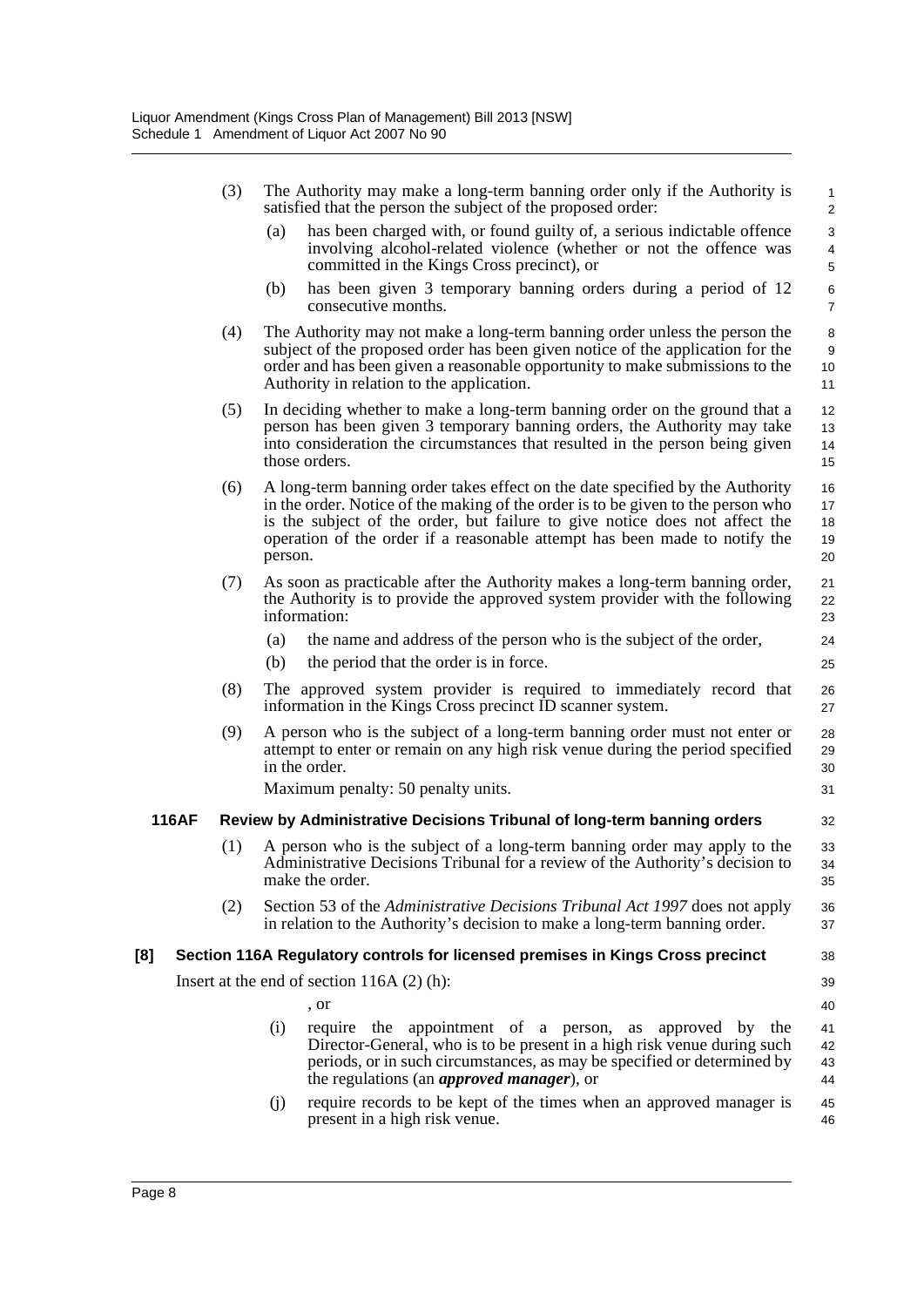| [9]    | Section 116A (4A)               |      |                                                                                                                                                                                                                                                                                                                                                                                                                                                                                           | 1                                       |
|--------|---------------------------------|------|-------------------------------------------------------------------------------------------------------------------------------------------------------------------------------------------------------------------------------------------------------------------------------------------------------------------------------------------------------------------------------------------------------------------------------------------------------------------------------------------|-----------------------------------------|
|        |                                 |      | Insert after section $116A(4)$ :                                                                                                                                                                                                                                                                                                                                                                                                                                                          | $\overline{\mathbf{c}}$                 |
|        | (4A)                            |      | In approving a person to be present in a high risk venue as required by licence<br>conditions imposed by the regulations under subsection (2) (i), the<br>Director-General must conduct a criminal record check in relation to the<br>person and be satisfied that the person has the experience and capacity to have<br>responsibility for the high risk venue during the relevant periods. It is the duty<br>of the Commissioner of Police to assist in any such criminal record check. | 3<br>4<br>5<br>6<br>$\overline{7}$<br>8 |
| [10]   | <b>Section 144B Definitions</b> |      |                                                                                                                                                                                                                                                                                                                                                                                                                                                                                           | 9                                       |
|        | <i>prescribed offence.</i>      |      | Insert "Division 3 of Part 6," after "imposed under" in paragraph (b) of the definition of                                                                                                                                                                                                                                                                                                                                                                                                | 10<br>11                                |
| $[11]$ |                                 |      | <b>Section 152 Evidentiary provisions</b>                                                                                                                                                                                                                                                                                                                                                                                                                                                 | 12                                      |
|        |                                 |      | Insert after section $152$ (1) (n):                                                                                                                                                                                                                                                                                                                                                                                                                                                       | 13                                      |
|        |                                 | (n1) | that a specified person is or was, at a specified time or during a specified<br>period, a staff member of licensed premises situated in the Kings Cross<br>precinct,                                                                                                                                                                                                                                                                                                                      | 14<br>15<br>16                          |
|        |                                 | (n2) | that a specified person was, at a specified time or during a specified<br>period, the manager of a high risk venue within the meaning of<br>section 116AA,                                                                                                                                                                                                                                                                                                                                | 17<br>18<br>19                          |
| $[12]$ | <b>Section 159 Regulations</b>  |      |                                                                                                                                                                                                                                                                                                                                                                                                                                                                                           | 20                                      |
|        |                                 |      | Insert after section 159 $(2)$ (f):                                                                                                                                                                                                                                                                                                                                                                                                                                                       | 21                                      |
|        |                                 | (f1) | any matter relating to the operation of the Kings Cross precinct ID<br>scanner system and the use of patron ID scanners under Division 3 of<br>Part 6,                                                                                                                                                                                                                                                                                                                                    | 22<br>23<br>24                          |
| [13]   |                                 |      | <b>Schedule 1 Savings and transitional provisions</b>                                                                                                                                                                                                                                                                                                                                                                                                                                     | 25                                      |
|        |                                 |      | Insert at the end of the Schedule with appropriate Part and clause numbering:                                                                                                                                                                                                                                                                                                                                                                                                             | 26                                      |
|        | <b>Part</b>                     | 2013 | Provisions consequent on enactment of Liquor<br><b>Amendment (Kings Cross Plan of Management) Act</b>                                                                                                                                                                                                                                                                                                                                                                                     | 27<br>28<br>29                          |
|        |                                 |      | Review of amendments relating to Kings Cross precinct ID scanner system                                                                                                                                                                                                                                                                                                                                                                                                                   | 30                                      |
|        | (1)                             |      | The Minister is to review the amendments made by the <i>Liquor Amendment</i><br>(Kings Cross Plan of Management) Act 2013 that relate to the operation of the<br>Kings Cross precinct ID scanner system under Division 3 of Part 6 of this Act<br>to determine whether the policy objectives of those amendments remain valid<br>and whether the terms of those amendments remain appropriate for securing<br>those objectives.                                                           | 31<br>32<br>33<br>34<br>35<br>36        |
|        | (2)                             |      | The review is to be undertaken as soon as possible after the period of<br>12 months following the commencement of those amendments and the<br>Minister is to report to the Premier on the outcome of the review as soon as<br>practicable after the review is completed.                                                                                                                                                                                                                  | 37<br>38<br>39<br>40                    |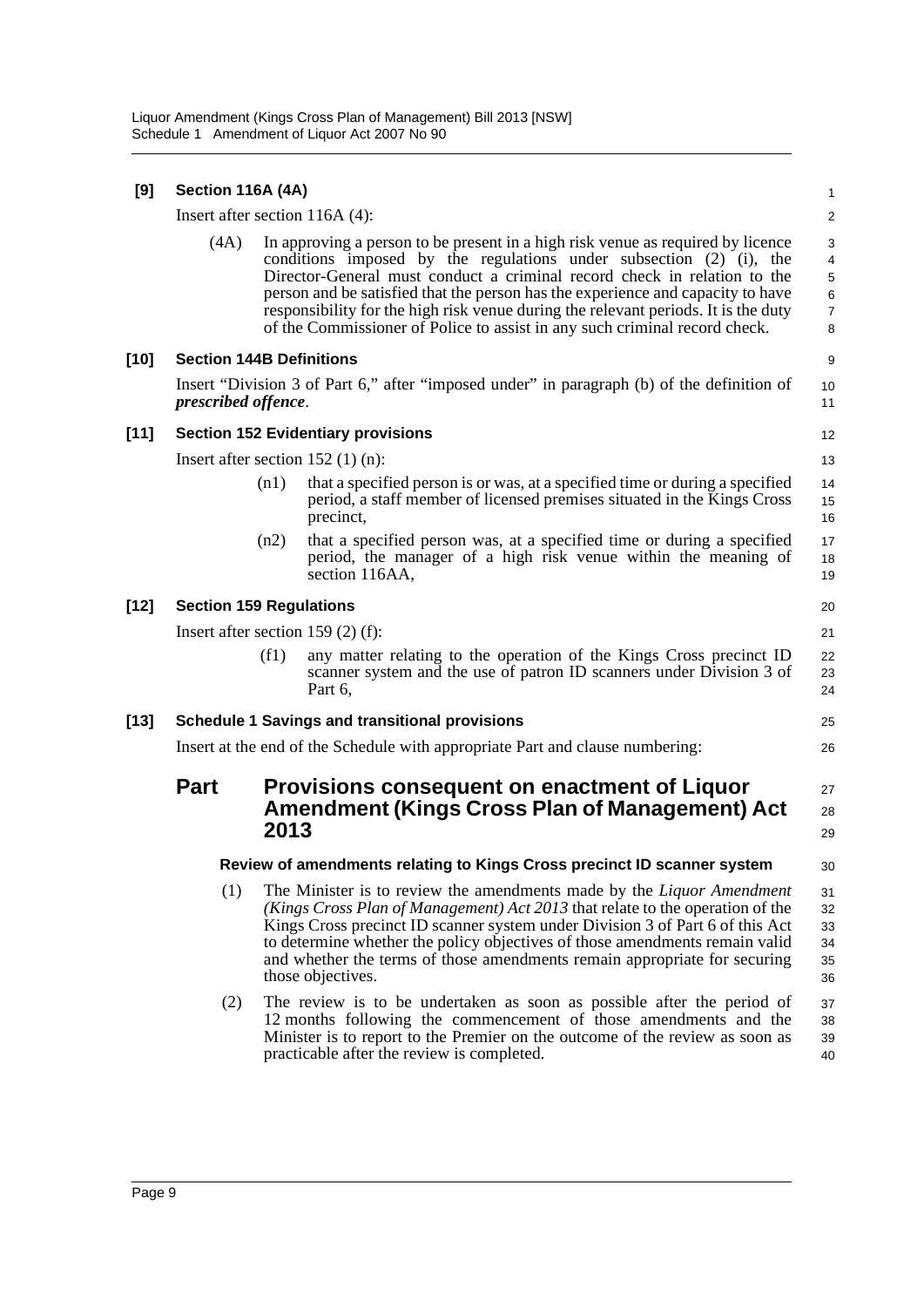<span id="page-13-0"></span>

|       | <b>Schedule 2</b>            |                              |     | <b>Amendment of Liquor Regulation 2008</b>                                                                                                                                                                                                       | $\mathbf{1}$                       |  |
|-------|------------------------------|------------------------------|-----|--------------------------------------------------------------------------------------------------------------------------------------------------------------------------------------------------------------------------------------------------|------------------------------------|--|
| [1]   | <b>Clause 3 Definitions</b>  |                              |     |                                                                                                                                                                                                                                                  |                                    |  |
|       |                              |                              |     | Insert in alphabetical order in clause $3(1)$ :                                                                                                                                                                                                  | 3                                  |  |
|       |                              |                              |     | approved privacy course means a training course with respect to the protection<br>of the privacy of patrons of licensed premises and that is approved by the<br>Director-General.                                                                | $\overline{4}$<br>$\,$ 5 $\,$<br>6 |  |
| [2]   |                              |                              |     | <b>Clause 9A Exemption for small bar applications</b>                                                                                                                                                                                            | $\overline{7}$                     |  |
|       |                              |                              |     | Insert after clause 9A (3):                                                                                                                                                                                                                      | 8                                  |  |
|       |                              | (4)                          |     | Without limiting subclause (1), this Division does not apply to or in respect of<br>an application for a small bar licence if:                                                                                                                   | 9<br>10                            |  |
|       |                              |                              | (a) | the application relates to the same premises as the premises to which a<br>general bar licence relates, and                                                                                                                                      | 11<br>12                           |  |
|       |                              |                              | (b) | development consent has been obtained under the <i>Environmental</i><br><i>Planning and Assessment Act 1979</i> to sell liquor during the times to<br>which the application relates and those times are specified in the<br>development consent. | 13<br>14<br>15<br>16               |  |
| $[3]$ |                              | <b>Clause 39 Definitions</b> |     |                                                                                                                                                                                                                                                  | 17                                 |  |
|       |                              |                              |     | Insert in alphabetical order in clause 39 (1):                                                                                                                                                                                                   | 18                                 |  |
|       |                              |                              |     | <i>patron ID scanner</i> means a patron ID scanner within the meaning of<br>Division 3 of Part 6 of the Act.                                                                                                                                     | 19<br>20                           |  |
|       |                              |                              |     | <i>privacy endorsement</i> , in relation to a recognised competency card, means an<br>endorsement on the card indicating that the holder of the card has successfully<br>completed an approved privacy course.                                   | 21<br>22<br>23                     |  |
| [4]   |                              | <b>Clause 39 (2)</b>         |     |                                                                                                                                                                                                                                                  | 24                                 |  |
|       |                              |                              |     | Insert "or if it is not suspended or revoked" after "expired".                                                                                                                                                                                   | 25                                 |  |
| $[5]$ |                              |                              |     | Clause 39A Issue of recognised competency card                                                                                                                                                                                                   | 26                                 |  |
|       | Insert after clause 39A (4): |                              |     |                                                                                                                                                                                                                                                  | 27                                 |  |
|       |                              | (4A)                         |     | A fee of \$30 is payable to the Director-General for including a privacy<br>endorsement on a recognised competency card (whether at the time the card is<br>issued or at any other time).                                                        | 28<br>29<br>30                     |  |
| [6]   |                              | <b>Clause 39AA</b>           |     |                                                                                                                                                                                                                                                  | 31                                 |  |
|       |                              | Insert after clause 39A:     |     |                                                                                                                                                                                                                                                  | 32                                 |  |
|       | <b>39AA</b>                  |                              |     | Kings Cross precinct—suspension or revocation of recognised competency<br>cards held by staff members                                                                                                                                            | 33<br>34                           |  |
|       |                              | (1)                          |     | This clause applies in relation to a person who is or was a staff member of<br>licensed premises situated in the Kings Cross precinct (referred to in this<br>clause as a <i>relevant</i> person).                                               | 35<br>36<br>37                     |  |
|       |                              | (2)                          |     | The Authority may, on application by the Director-General or the<br>Commissioner of Police, make any of the following orders:                                                                                                                    | 38<br>39                           |  |
|       |                              |                              | (a) | an order suspending, for the period specified by the Authority, the<br>recognised competency card held by a relevant person,                                                                                                                     | 40<br>41                           |  |
|       |                              |                              | (b) | an order revoking the recognised competency card held by a relevant<br>person,                                                                                                                                                                   | 42<br>43                           |  |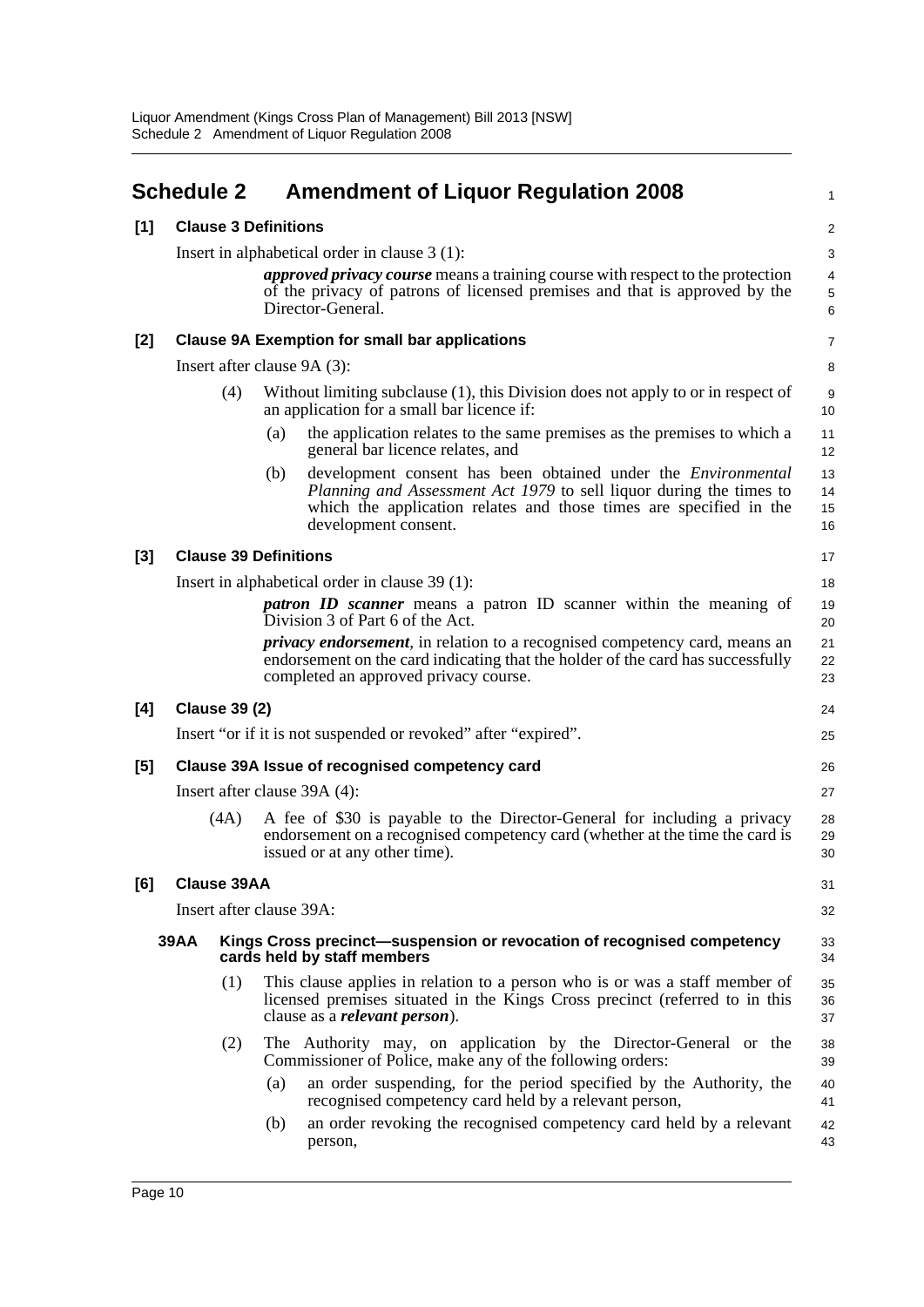|      | (c)                                                                                                                                                                                              | an order declaring that a relevant person is disqualified from holding a<br>recognised competency card for such period (not exceeding 12 months)<br>as is specified in the order.                                                                                                                                                        | $\mathbf{1}$<br>$\overline{c}$<br>3 |  |  |  |
|------|--------------------------------------------------------------------------------------------------------------------------------------------------------------------------------------------------|------------------------------------------------------------------------------------------------------------------------------------------------------------------------------------------------------------------------------------------------------------------------------------------------------------------------------------------|-------------------------------------|--|--|--|
| (3)  |                                                                                                                                                                                                  | The Authority may only make an order under this clause in respect of a<br>relevant person if the Authority is satisfied that the person has, while a member<br>of staff of licensed premises situated in the Kings Cross precinct, contravened<br>any of the person's obligations under the Act or this Regulation:                      | 4<br>5<br>6<br>$\overline{7}$       |  |  |  |
|      | (a)                                                                                                                                                                                              | that, in the opinion of the Authority, relate to the responsible service of<br>alcohol, or                                                                                                                                                                                                                                               | 8<br>9                              |  |  |  |
|      | (b)                                                                                                                                                                                              | that relate to the use of a patron ID scanner (including obligations<br>relating to the protection of any personal information recorded by a<br>patron ID scanner).                                                                                                                                                                      | 10<br>11<br>12                      |  |  |  |
| (4)  |                                                                                                                                                                                                  | The Authority may not make an order under this clause in respect of a relevant<br>person unless the person has been given notice of the application for the order<br>and has been given a reasonable opportunity to make submissions to the<br>Authority in relation to the application.                                                 | 13<br>14<br>15<br>16                |  |  |  |
| (5)  | person.                                                                                                                                                                                          | An order under this clause takes effect on the date specified by the Authority<br>in the order. Notice of the making of the order is to be given to the relevant<br>person who is the subject of the order, but failure to give notice does not affect<br>the operation of the order if a reasonable attempt has been made to notify the | 17<br>18<br>19<br>20<br>21          |  |  |  |
| (6)  | If the Authority makes an order under this clause in respect of a relevant<br>person, the person may apply to the Administrative Decisions Tribunal for a<br>review of the Authority's decision. |                                                                                                                                                                                                                                                                                                                                          |                                     |  |  |  |
| (7)  | Section 53 of the <i>Administrative Decisions Tribunal Act 1997</i> does not apply<br>in relation to the Authority's decision to make an order under this clause.                                |                                                                                                                                                                                                                                                                                                                                          |                                     |  |  |  |
| (8)  |                                                                                                                                                                                                  | A person must not work in any capacity as an employee on any licensed<br>premises in New South Wales during any period in which:                                                                                                                                                                                                         | 27<br>28                            |  |  |  |
|      | (a)                                                                                                                                                                                              | the person's recognised competency card is suspended by the Authority<br>under this clause, or                                                                                                                                                                                                                                           | 29<br>30                            |  |  |  |
|      | (b)                                                                                                                                                                                              | the person is disqualified under this clause from holding a recognised<br>competency card.<br>Maximum penalty: 50 penalty units.                                                                                                                                                                                                         | 31<br>32<br>33                      |  |  |  |
| (9)  |                                                                                                                                                                                                  | If a recognised competency card is suspended or revoked under this clause, the<br>person to whom it was issued must surrender the recognised competency card<br>to the Director-General if required to do so by the Authority.                                                                                                           | 34<br>35<br>36                      |  |  |  |
|      |                                                                                                                                                                                                  | Maximum penalty: 20 penalty units.                                                                                                                                                                                                                                                                                                       | 37                                  |  |  |  |
| (10) |                                                                                                                                                                                                  | A person <i>(the employer)</i> does not commit an offence under clause 40 (2) or<br>$(2A)$ , 40A $(2)$ , 42 $(1)$ or $(1A)$ or 42A $(1)$ in relation to a person whose<br>recognised competency card has been suspended or revoked by the Authority<br>under this clause if:                                                             | 38<br>39<br>40<br>41                |  |  |  |
|      | (a)                                                                                                                                                                                              | the person presents the employer with a recognised competency card<br>that appears to be current, and                                                                                                                                                                                                                                    | 42<br>43                            |  |  |  |
|      | (b)                                                                                                                                                                                              | the employer is satisfied on reasonable grounds that the card is current.                                                                                                                                                                                                                                                                | 44                                  |  |  |  |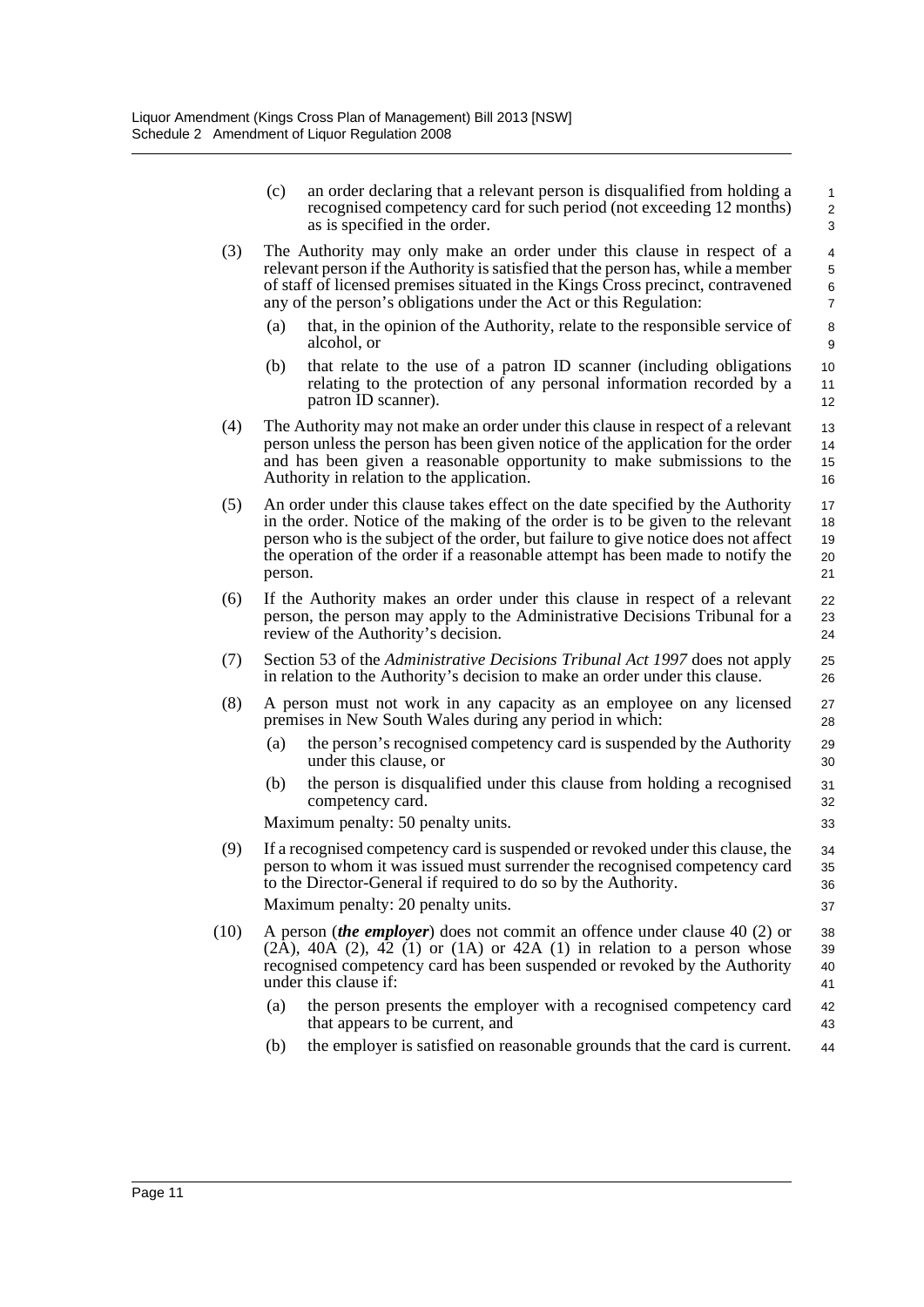| [7] |                         | <b>Clause 40A</b>                                                               |                                                                                                                                                                                                                                                  | 1                       |  |  |  |
|-----|-------------------------|---------------------------------------------------------------------------------|--------------------------------------------------------------------------------------------------------------------------------------------------------------------------------------------------------------------------------------------------|-------------------------|--|--|--|
|     |                         |                                                                                 | Insert after clause 40:                                                                                                                                                                                                                          | $\overline{\mathbf{c}}$ |  |  |  |
|     | 40A                     | Obligations of licensee as to use of patron ID scanners in Kings Cross precinct |                                                                                                                                                                                                                                                  |                         |  |  |  |
|     |                         | (1)                                                                             | The licensee of licensed premises situated in the Kings Cross precinct must<br>not:                                                                                                                                                              | 4<br>5                  |  |  |  |
|     |                         |                                                                                 | (a)<br>use a patron ID scanner on the premises, or                                                                                                                                                                                               | 6                       |  |  |  |
|     |                         |                                                                                 | cause or permit a patron ID scanner to be used on the premises,<br>(b)                                                                                                                                                                           | 7                       |  |  |  |
|     |                         |                                                                                 | unless the licensee holds a current recognised competency card with a privacy<br>endorsement or a certificate issued by the Director-General that the licensee<br>has successfully completed an approved privacy course.                         | 8<br>9<br>10            |  |  |  |
|     |                         |                                                                                 | Maximum penalty: 50 penalty units.                                                                                                                                                                                                               | 11                      |  |  |  |
|     |                         | (2)                                                                             | The licensee of licensed premises situated in the Kings Cross precinct must not<br>cause or permit a staff member to use a patron ID scanner on the premises<br>unless the staff member holds:                                                   | 12<br>13<br>14          |  |  |  |
|     |                         |                                                                                 | a current recognised competency card with a privacy endorsement, or<br>(a)                                                                                                                                                                       | 15                      |  |  |  |
|     |                         |                                                                                 | a certificate issued by the Director-General that the staff member has<br>(b)<br>successfully completed an approved privacy course.                                                                                                              | 16<br>17                |  |  |  |
|     |                         |                                                                                 | Maximum penalty: 50 penalty units.                                                                                                                                                                                                               | 18                      |  |  |  |
|     |                         | (3)                                                                             | Subclause (1) does not apply to:                                                                                                                                                                                                                 | 19                      |  |  |  |
|     |                         |                                                                                 | a person who is taken to be the licensee pursuant to section 62 of the<br>(a)<br>Act, or                                                                                                                                                         | 20<br>21                |  |  |  |
|     |                         |                                                                                 | a licensee that is a corporation.<br>(b)                                                                                                                                                                                                         | 22                      |  |  |  |
|     |                         | (4)                                                                             | A certificate referred to in this clause that a person has successfully completed<br>an approved privacy course ceases to have effect after 28 days following the<br>completion of the approved privacy course to which the certificate relates. | 23<br>24<br>25          |  |  |  |
| [8] | <b>Clause 41A</b>       |                                                                                 |                                                                                                                                                                                                                                                  |                         |  |  |  |
|     | Insert after clause 41: |                                                                                 |                                                                                                                                                                                                                                                  |                         |  |  |  |
|     | 41A                     | precinct                                                                        | Obligations of staff members as to use of patron ID scanners in Kings Cross                                                                                                                                                                      | 28<br>29                |  |  |  |
|     |                         | (1)                                                                             | A staff member of licensed premises situated in the Kings Cross precinct must<br>not use a patron ID scanner on the premises unless the staff member holds:                                                                                      | 30<br>31                |  |  |  |
|     |                         |                                                                                 | a current recognised competency card with a privacy endorsement, or<br>(a)                                                                                                                                                                       | 32                      |  |  |  |
|     |                         |                                                                                 | a certificate issued by the Director-General that the staff member has<br>(b)<br>successfully completed an approved privacy course.                                                                                                              | 33<br>34                |  |  |  |
|     |                         |                                                                                 | Maximum penalty: 20 penalty units.                                                                                                                                                                                                               | 35                      |  |  |  |
|     |                         | (2)                                                                             | Any such certificate ceases to have effect after 28 days following the<br>completion of the course to which the certificate relates.                                                                                                             | 36<br>37                |  |  |  |
| [9] |                         |                                                                                 | <b>Clause 53A Special licence conditions</b>                                                                                                                                                                                                     | 38                      |  |  |  |
|     |                         |                                                                                 | Omit "and 53N" from clause 53A (2). Insert instead ", 53N and 53NA".                                                                                                                                                                             | 39                      |  |  |  |
|     |                         |                                                                                 |                                                                                                                                                                                                                                                  |                         |  |  |  |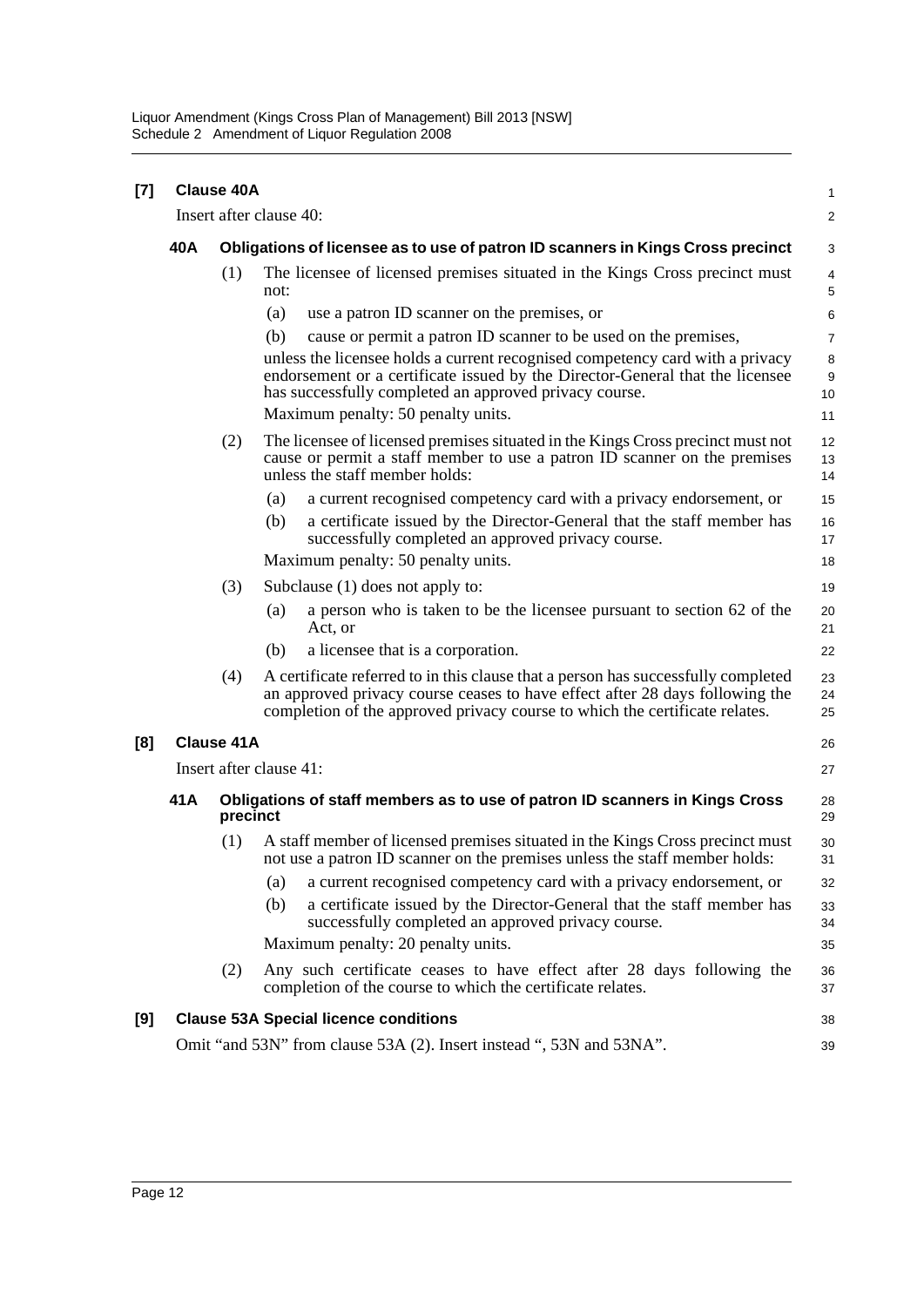| $[10]$ | <b>Clause 53NA</b>                                                                                                                                     |                                                                                     |                                                                                                                                                                                                                                                                                                                                                  |                                                                                                                                                                                                                                                                                               |                      |  |  |  |  |  |  |
|--------|--------------------------------------------------------------------------------------------------------------------------------------------------------|-------------------------------------------------------------------------------------|--------------------------------------------------------------------------------------------------------------------------------------------------------------------------------------------------------------------------------------------------------------------------------------------------------------------------------------------------|-----------------------------------------------------------------------------------------------------------------------------------------------------------------------------------------------------------------------------------------------------------------------------------------------|----------------------|--|--|--|--|--|--|
|        | Insert after clause 53N:                                                                                                                               |                                                                                     |                                                                                                                                                                                                                                                                                                                                                  |                                                                                                                                                                                                                                                                                               |                      |  |  |  |  |  |  |
|        | <b>53NA</b>                                                                                                                                            |                                                                                     | Hours of operation signage to be displayed                                                                                                                                                                                                                                                                                                       |                                                                                                                                                                                                                                                                                               |                      |  |  |  |  |  |  |
|        |                                                                                                                                                        | (1)                                                                                 | The licensee of subject premises must ensure that a sign containing the<br>following information is prominently displayed at or near every entrance by<br>which patrons may enter the premises and in such a manner and in such a<br>position that a patron entering the premises would reasonably be expected to<br>be alerted to its contents: |                                                                                                                                                                                                                                                                                               |                      |  |  |  |  |  |  |
|        |                                                                                                                                                        |                                                                                     | (a)                                                                                                                                                                                                                                                                                                                                              | the times during which liquor is authorised to be sold or supplied on the<br>premises,                                                                                                                                                                                                        | 9<br>10              |  |  |  |  |  |  |
|        |                                                                                                                                                        |                                                                                     | (b)                                                                                                                                                                                                                                                                                                                                              | any other times during which the premises are authorised to be open for<br>business.                                                                                                                                                                                                          | 11<br>12             |  |  |  |  |  |  |
|        |                                                                                                                                                        | (2)                                                                                 |                                                                                                                                                                                                                                                                                                                                                  | Any such sign must be in the form approved by the Director-General.                                                                                                                                                                                                                           | 13                   |  |  |  |  |  |  |
| $[11]$ | <b>Clause 530 Alcohol sales data</b>                                                                                                                   |                                                                                     |                                                                                                                                                                                                                                                                                                                                                  |                                                                                                                                                                                                                                                                                               |                      |  |  |  |  |  |  |
|        | Omit "during such period as may be specified by the Director-General by notice in writing<br>served on the licensee" from clause $5\overline{3}O(1)$ . |                                                                                     |                                                                                                                                                                                                                                                                                                                                                  |                                                                                                                                                                                                                                                                                               |                      |  |  |  |  |  |  |
|        | Insert instead "in respect of each quarterly period commencing 1 July, 1 October, 1 January<br>and 1 April in any year".                               |                                                                                     |                                                                                                                                                                                                                                                                                                                                                  |                                                                                                                                                                                                                                                                                               |                      |  |  |  |  |  |  |
| [12]   |                                                                                                                                                        | <b>Clause 530 (1)</b>                                                               |                                                                                                                                                                                                                                                                                                                                                  |                                                                                                                                                                                                                                                                                               |                      |  |  |  |  |  |  |
|        | Insert ", in that period," after "sold or supplied".                                                                                                   |                                                                                     |                                                                                                                                                                                                                                                                                                                                                  |                                                                                                                                                                                                                                                                                               |                      |  |  |  |  |  |  |
| $[13]$ | Clause 530 (2) (b)                                                                                                                                     |                                                                                     |                                                                                                                                                                                                                                                                                                                                                  |                                                                                                                                                                                                                                                                                               |                      |  |  |  |  |  |  |
|        |                                                                                                                                                        | Omit "in accordance with the arrangements specified in the notice to the licensee". |                                                                                                                                                                                                                                                                                                                                                  |                                                                                                                                                                                                                                                                                               |                      |  |  |  |  |  |  |
| $[14]$ | <b>Clause 530 (3)</b>                                                                                                                                  |                                                                                     |                                                                                                                                                                                                                                                                                                                                                  |                                                                                                                                                                                                                                                                                               |                      |  |  |  |  |  |  |
|        | Insert after clause $53O(2)$ :                                                                                                                         |                                                                                     |                                                                                                                                                                                                                                                                                                                                                  |                                                                                                                                                                                                                                                                                               |                      |  |  |  |  |  |  |
|        |                                                                                                                                                        | (3)                                                                                 |                                                                                                                                                                                                                                                                                                                                                  | The requirement to make and keep records under this clause does not apply<br>until the beginning of the next quarterly period following the date on which the<br>amendments made by the Liquor Amendment (Kings Cross Plan of<br><i>Management</i> ) <i>Act 2013</i> to this clause commence. | 25<br>26<br>27<br>28 |  |  |  |  |  |  |
| [15]   | Clause 53Q                                                                                                                                             |                                                                                     |                                                                                                                                                                                                                                                                                                                                                  |                                                                                                                                                                                                                                                                                               |                      |  |  |  |  |  |  |
|        | Insert after clause 53P:                                                                                                                               |                                                                                     |                                                                                                                                                                                                                                                                                                                                                  |                                                                                                                                                                                                                                                                                               |                      |  |  |  |  |  |  |
|        | 53Q<br>Information recorded by patron ID scanners                                                                                                      |                                                                                     |                                                                                                                                                                                                                                                                                                                                                  |                                                                                                                                                                                                                                                                                               |                      |  |  |  |  |  |  |
|        |                                                                                                                                                        |                                                                                     | For the purposes of section $116AC$ (1) (e) of the Act, the following<br>information is prescribed:                                                                                                                                                                                                                                              | 32<br>33                                                                                                                                                                                                                                                                                      |                      |  |  |  |  |  |  |
|        |                                                                                                                                                        |                                                                                     | (a)                                                                                                                                                                                                                                                                                                                                              | the identification details (within the meaning of section 116AA of the<br>Act) of a person,                                                                                                                                                                                                   | 34<br>35             |  |  |  |  |  |  |
|        |                                                                                                                                                        |                                                                                     | (b)                                                                                                                                                                                                                                                                                                                                              | the photograph appearing on a person's photo ID (as referred to in<br>section 116AC of the Act).                                                                                                                                                                                              | 36<br>37             |  |  |  |  |  |  |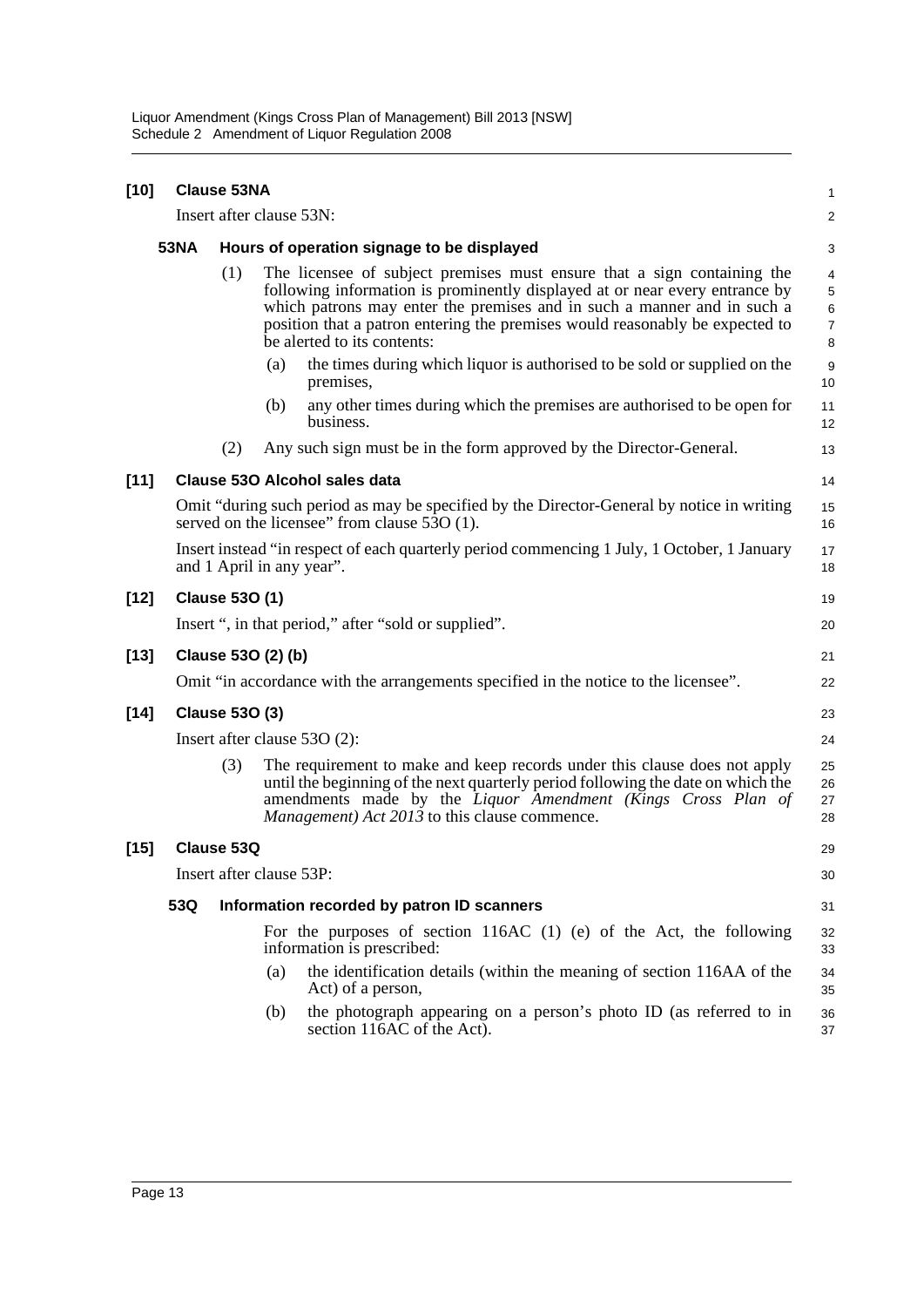#### **[16] Schedule 2 Penalty notice offences** Insert in appropriate order in the matter relating to offences under the *Liquor Act 2007*: **[17] Schedule 2** Insert in appropriate order in the matter relating to offences under the *Liquor Regulation 2008*: Section 116AC  $(3)$  \$550 Section 116AD (6)  $$550$ Section 116AE (9) \$2,200  $C$ lause 39AA (8)  $$550$ Clause 39AA  $(9)$  \$220 Clause 40A \$1,100 1 2 3 4 5

 $\text{Clause } 41\text{A}$  \$440